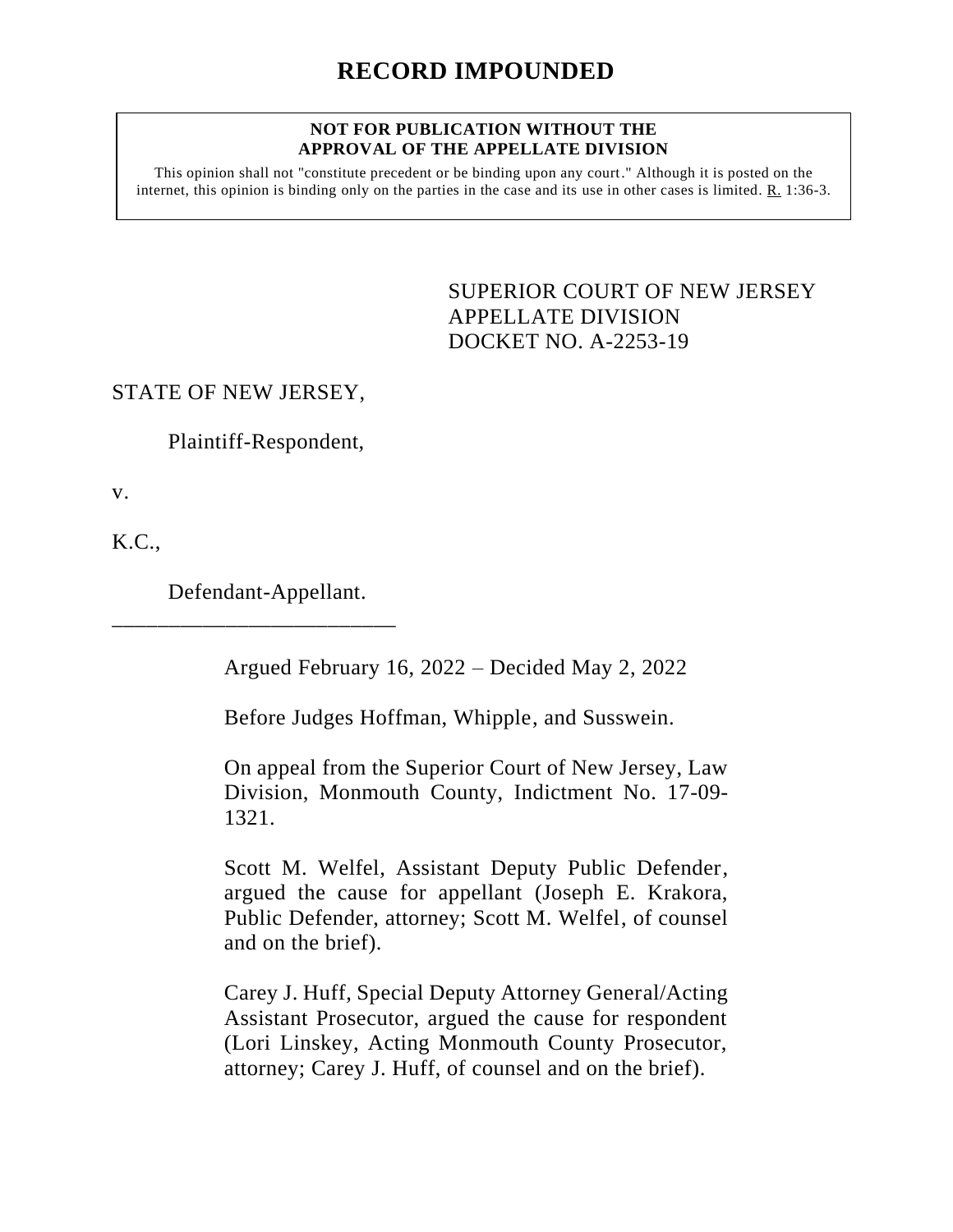#### PER CURIAM

Defendant appeals from his bench trial conviction for violating a condition of Community Supervision for Life  $(CSL)$ , N.J.S.A.  $2C:43-6.4(d).$ <sup>1</sup> Defendant is on CSL because of his 2003 convictions for second-degree sexual assault and endangering the welfare of a child. Defendant was ordered by parole authorities to attend sex offender counseling. He refused, prompting the current criminal prosecution. Defendant contends the trial judge erred by denying his motion for judgment of acquittal on the grounds that the State was required, but failed, to prove beyond a reasonable doubt that sex offender counseling was necessary to protect the public or foster his rehabilitation.

After carefully considering the record in view of the governing principles of law, we affirm. Defendant's argument misconstrues the elements of the crime for which he was charged. In a criminal prosecution for violating a special condition of CSL, it is not for a jury or judge sitting as the trier of fact to decide if a special condition of CSL is necessary and appropriate. That is for the Parole Board to decide. The role of the trier of fact in a prosecution under N.J.S.A. 2C:43-6.4(d) is to determine if defendant knowingly violated a condition of CSL

<sup>&</sup>lt;sup>1</sup> We use initials because the record is impounded. <u>R.</u> 1:38-3(f)(4); <u>see also</u> R.  $1:38-3(c)(9)$ . Additionally, we use initials for federal case names that refer to defendant.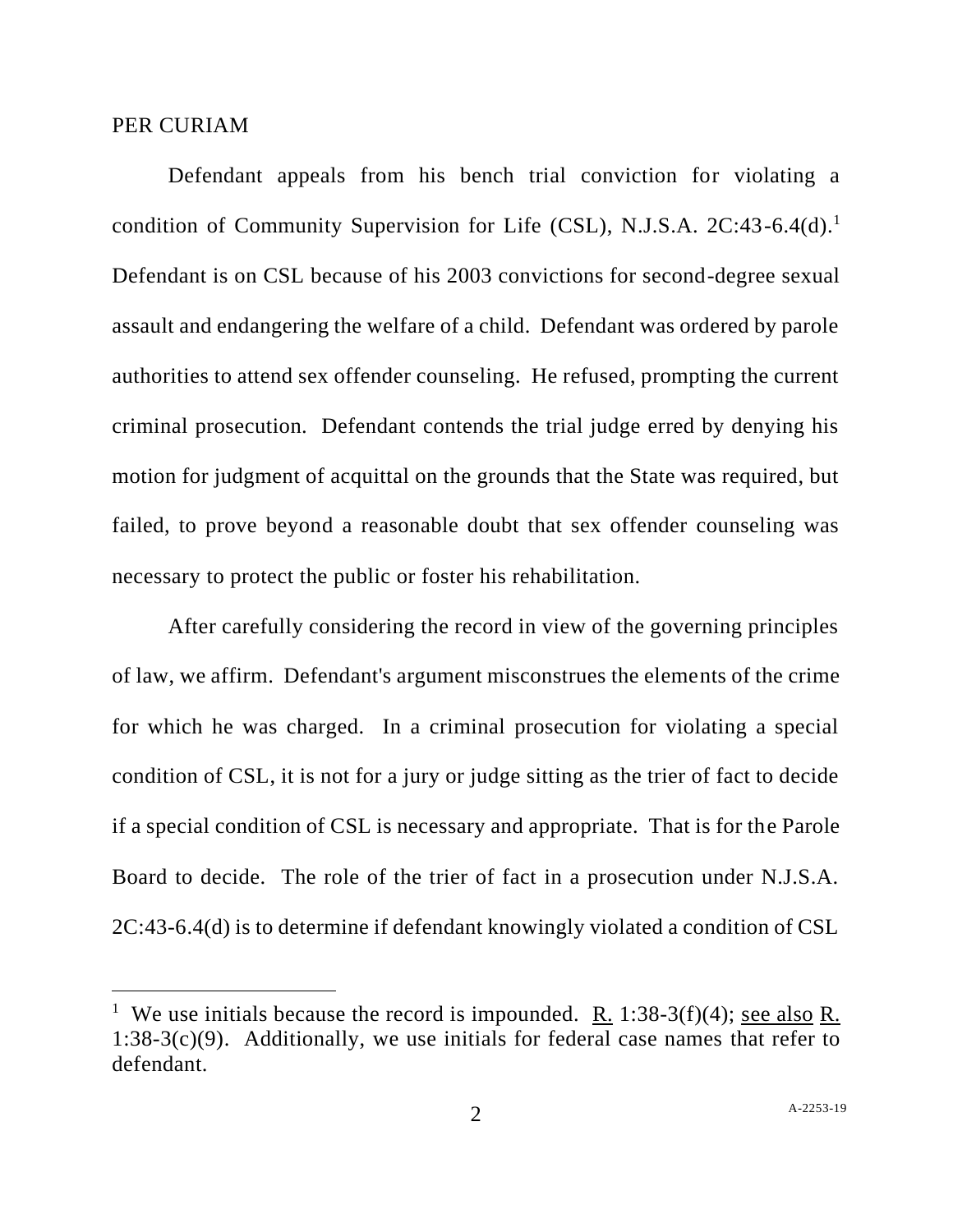imposed by parole authorities and if so, whether there was good cause to do so. It is not a jury's role to decide whether that condition should have been imposed. Applying the evidence adduced by the State to the elements of the offense, the trial court properly denied defendant's motion for judgment of acquittal and found him guilty of the fourth-degree crime beyond a reasonable doubt. We likewise reject defendant's argument, raised for the first time on appeal, that the specific condition of CSL to attend sex offender counseling violated his First Amendment right to free speech and his substantive due process rights.

I.

This matter has a long and complex history. To provide context for defendant's present contentions—some of which are raised for the first time in this latest appeal—we briefly summarize the procedural history and pertinent facts that we discern from the record.

The case arises from the sexual abuse of a nine-year-old girl. The victim claimed that defendant, who was in a romantic relationship with the victim's mother at the time, touched her breasts, buttocks, and vagina on numerous occasions. The victim reported this information to the police. See State v. K.C., A-0391-03 (App. Div. Dec. 9, 2004) (slip op. at 6–9).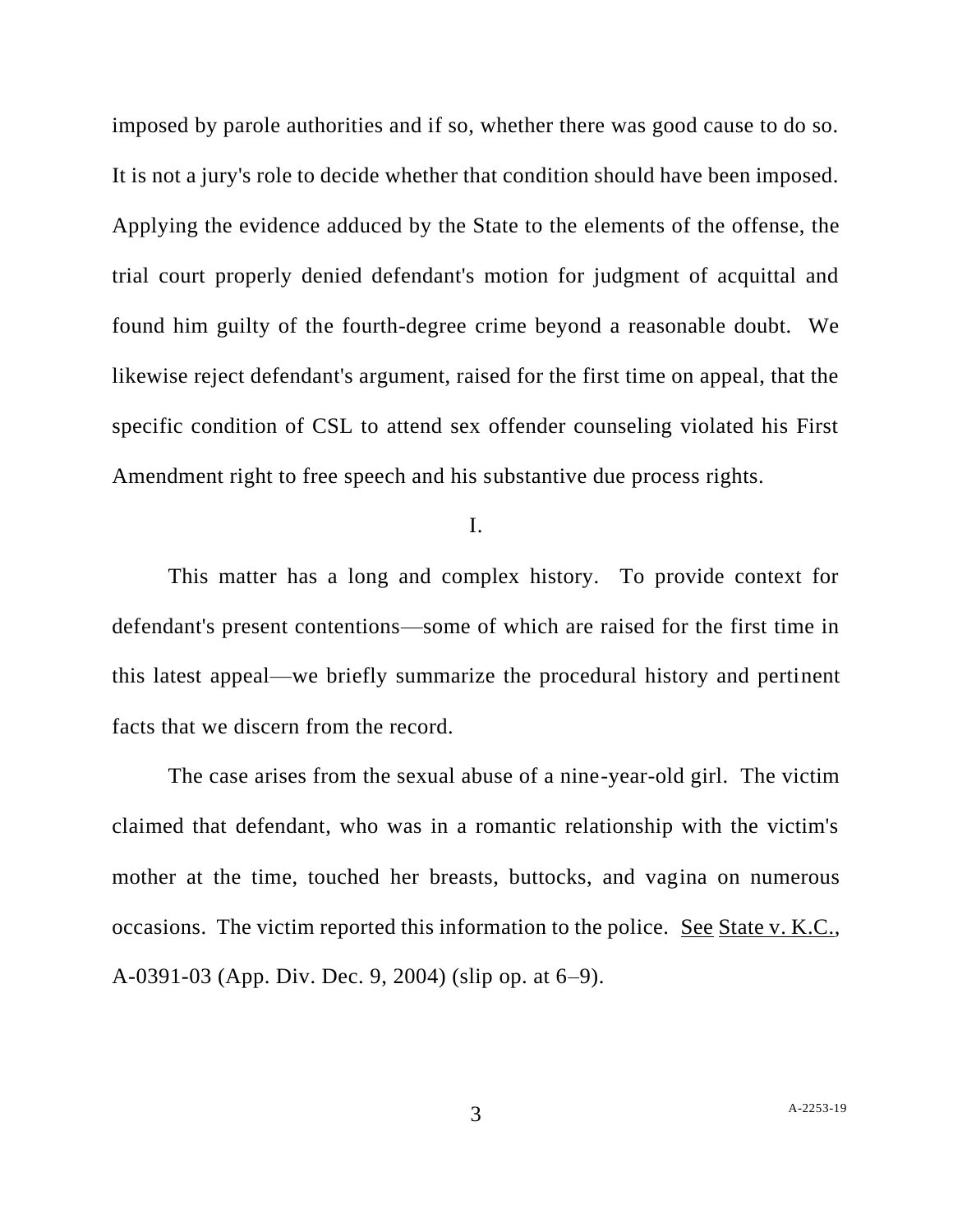In October 2002, a jury found defendant guilty of second-degree sexual assault, N.J.S.A. 2C:14-2(b), and second-degree endangering the welfare of a child, N.J.S.A. 2C:24-4(a). Defendant was sentenced to concurrent seven-year prison terms. The trial court ordered that defendant comply with all provisions of Megan's Law,<sup>2</sup> including CSL, N.J.S.A.  $2C:43-6.4$ .<sup>3</sup> We affirmed defendant's

<sup>2</sup> N.J.S.A. 2C:7-1 to -23.

<sup>3</sup> The trial court issued the following instructions:

Defendant must register with the chief law enforcement officer of the municipality in which he resides, or if the municipality does not have a local police force, the Superintendent of State Police, and, if the defendant is considering changing his residence, he must notify the law enforcement agency where he is registered, and must re-register with the appropriate law enforcement agency no less than ten (10) days before the defendant intends to reside at the new address. Defendant must verify his address with the appropriate law enforcement agency annually. If the defendant fails to register, he may be found guilty of a crime of the fourth degree. Community supervision for life is imposed, pursuant to N.J.S.A. 2C:43-6.4. If the defendant violates a condition of a special sentence of community supervision for life, defendant may be found guilty of a crime of the fourth degree. It is ordered that defendant shall provide a DNA sample as a condition of the sentence imposed.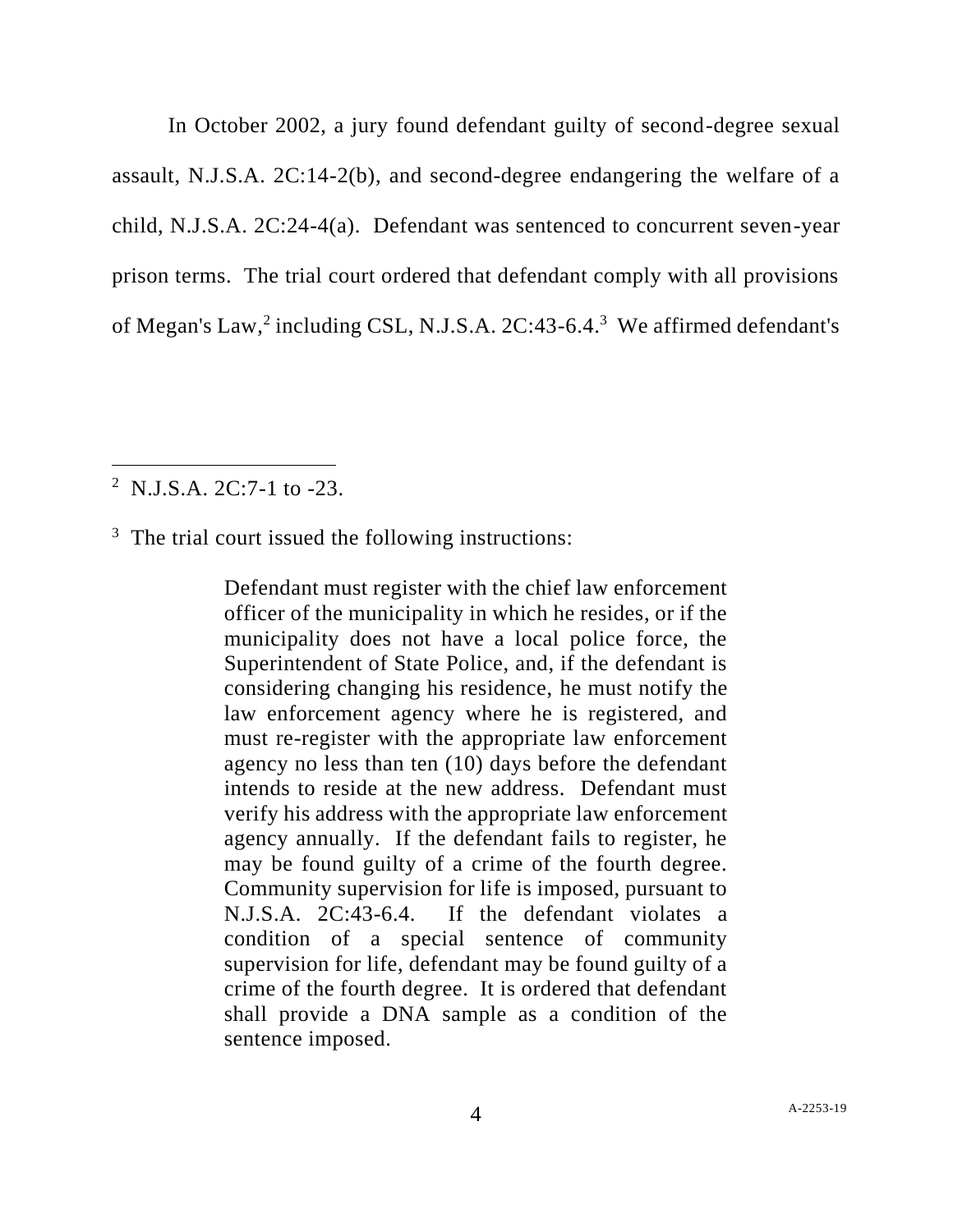conviction, State v. K.C., A-0391-03 (slip op. at 14), and the Supreme Court denied certification, 182 N.J. 629 (2005).<sup>4</sup>

After the Court denied certification, defendant filed his first petition for post-conviction relief (PCR). We affirmed the trial court's denial of PCR. State v. K.C., A-6334-06 (App. Div. Apr. 30, 2008). The Supreme Court denied certification, 196 N.J. 343 (2008). In April 2009, the trial court denied defendant's second petition for PCR. In March 2013, the trial court denied defendant's third PCR petition. 5

In 2007, defendant was released from prison and began the CSL component of his sentence. On April 20, 2007, defendant signed a form in which

<sup>&</sup>lt;sup>4</sup> Although defendant raised numerous contentions in his direct appeal, it does not appear that he challenged the imposition of CSL under Megan's Law. See K.C., A-0391-03 (slip op. at  $2-6$ ).

<sup>&</sup>lt;sup>5</sup> Defendant has raised other issues in collateral appeals. In July 2014, defendant filed a petition for a writ of habeas corpus, 28 U.S.C. § 2254. See [K.C.] v. Att'y Gen. of N.J., No. 14-4632, 2014 U.S. Dist. LEXIS 147887 (D. N.J. Oct. 17, 2014). Defendant also sought emergency injunctive relief, requesting an order restraining New Jersey from prosecuting an indictment charging a violation of CSL. Id. at \*2. The district court administratively terminated the habeas corpus petition for failure to submit the application on the proper form and denied the motion for injunctive relief. Id. at \*5.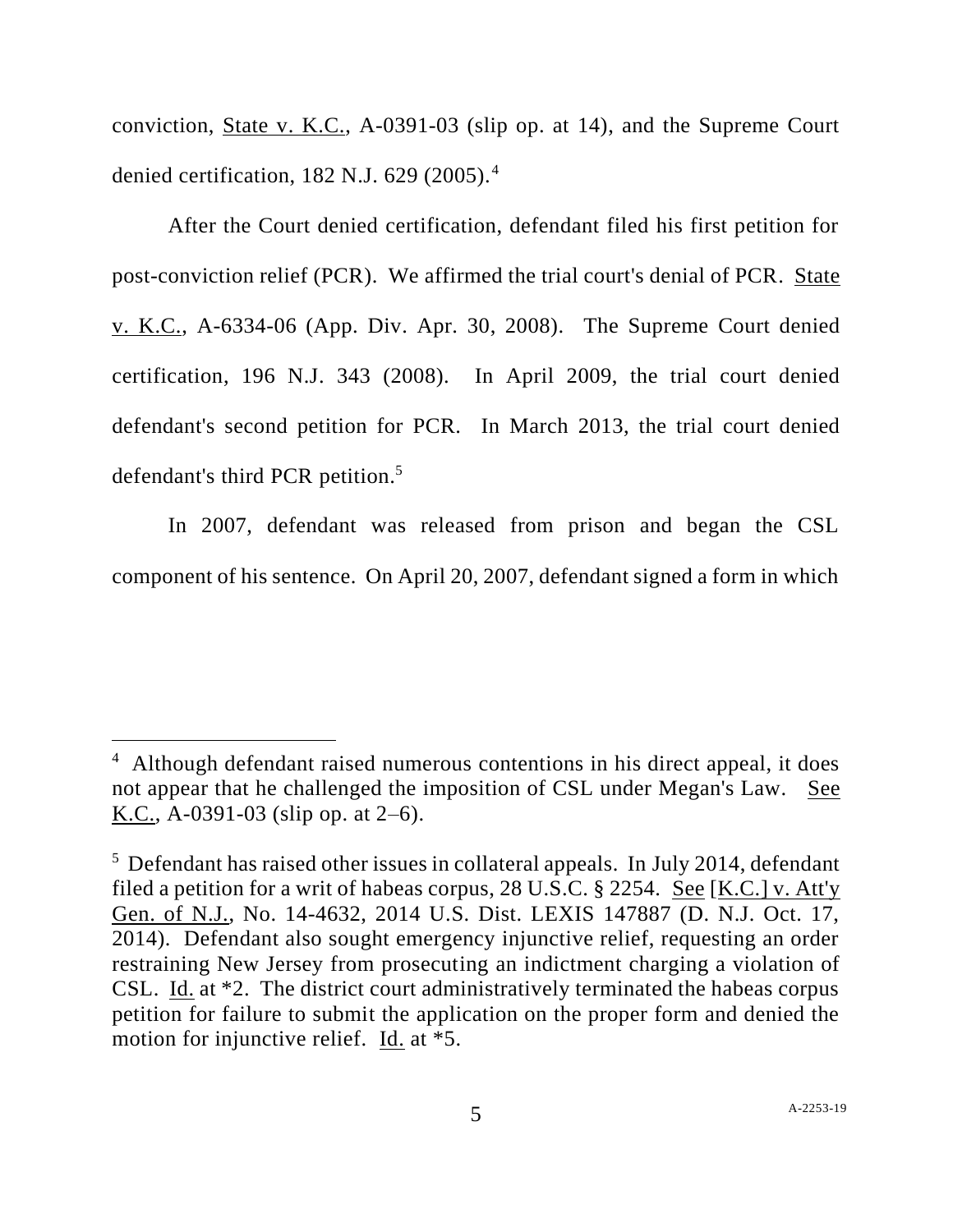he acknowledged certain general conditions of CSL.<sup>6</sup> Additionally, the form incorporated two special conditions: (1) "I am to enroll and participate in an appropriate mental health program for the treatment of sex offenders as designated by the District Parole Office and continue in said program until discharge from this condition is recommended by treatment staff and approved by the State Parole Board," and (2) "I am to refrain from the purchase, the possession and any use of alcohol." The form also included the following acknowledgements: (1) "I understand that I shall be subject to any special conditions that may be imposed by the District Parole Supervisor, or Assistant District Parole Supervisor or the designated representative of the District Parole Supervisor and which is affirmed by the appropriate Board panel"; (2) "I understand that I will be under the supervision of the Division of Parole of the State Parole Board until I am released from community supervision by the Superior Court"; and (3) "I understand that a violation of a condition specified above without good cause constitutes a crime of the fourth degree."

<sup>&</sup>lt;sup>6</sup> We note that the form does not specify the length or number of visits required to complete the sex offender treatment other than to state that treatment will continue until defendant is discharged from this condition by the Parole Board upon recommendation by treatment staff.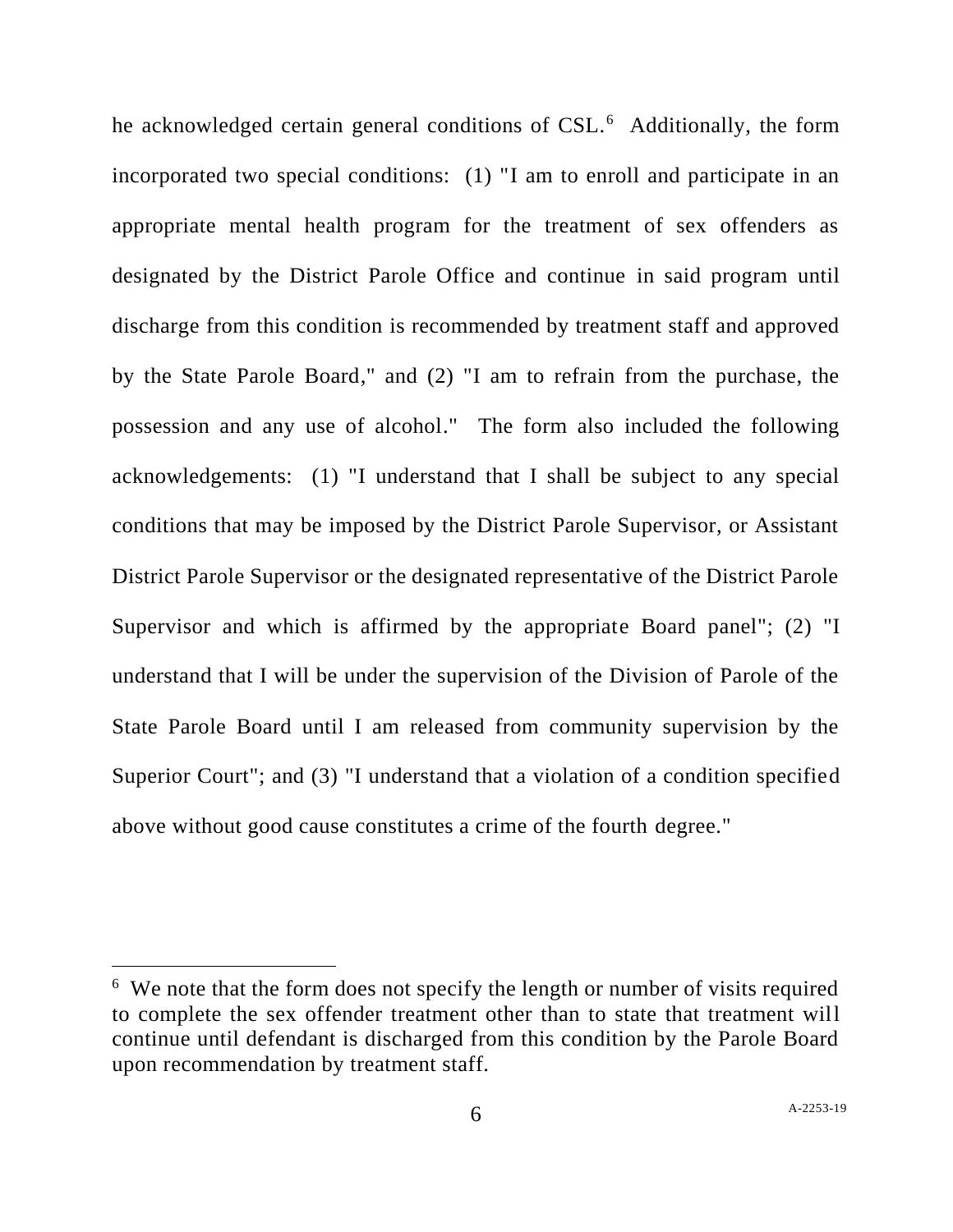During the fall of 2013 and through the winter of 2016, Parole Officer Christie Piemonte supervised defendant's compliance with the general and special conditions of CSL. On October 30, 2014, defendant "was directed to reenroll into sex offender counseling" after the completion of his 2014 trial for a CSL violation occurring in 2013.<sup>7</sup> At defendant's 2019 trial, Officer Piemonte testified that after "his [2014] trial for a previous violation of CSL was complete[], . . . he would have came [sic] to the Red Bank office for essentially another first visit." On October 30, 2014, the Parole Board issued a Notice of Effectuation of General Condition to defendant.<sup>8</sup> The Notice of Effectuation explained,

> CSL/PSL General Condition #12 requires you to participate in and successfully complete a community or residential counseling or treatment program as directed by the assigned parole officer. The determination has been made to effectuate the general

<sup>&</sup>lt;sup>7</sup> We note that the record is ambiguous regarding defendant's prior enrollment in sex offender treatment. It appears that defendant, at some point, was enrolled in treatment with Sharii Battle of the University of Medicine and Dentistry of New Jersey (UMDNJ) and Thomas Calabrese of the Comprehensive Center for Psychotherapy. However, he was "negatively discharged from both of those programs." The record does not contain any specific information about these treatments, including the length of time defendant was enrolled.

<sup>&</sup>lt;sup>8</sup> We note that the Notice of Effectuation does not appear to contemplate the length or number of visits required to complete the sex offender treatment. See also supra note 7.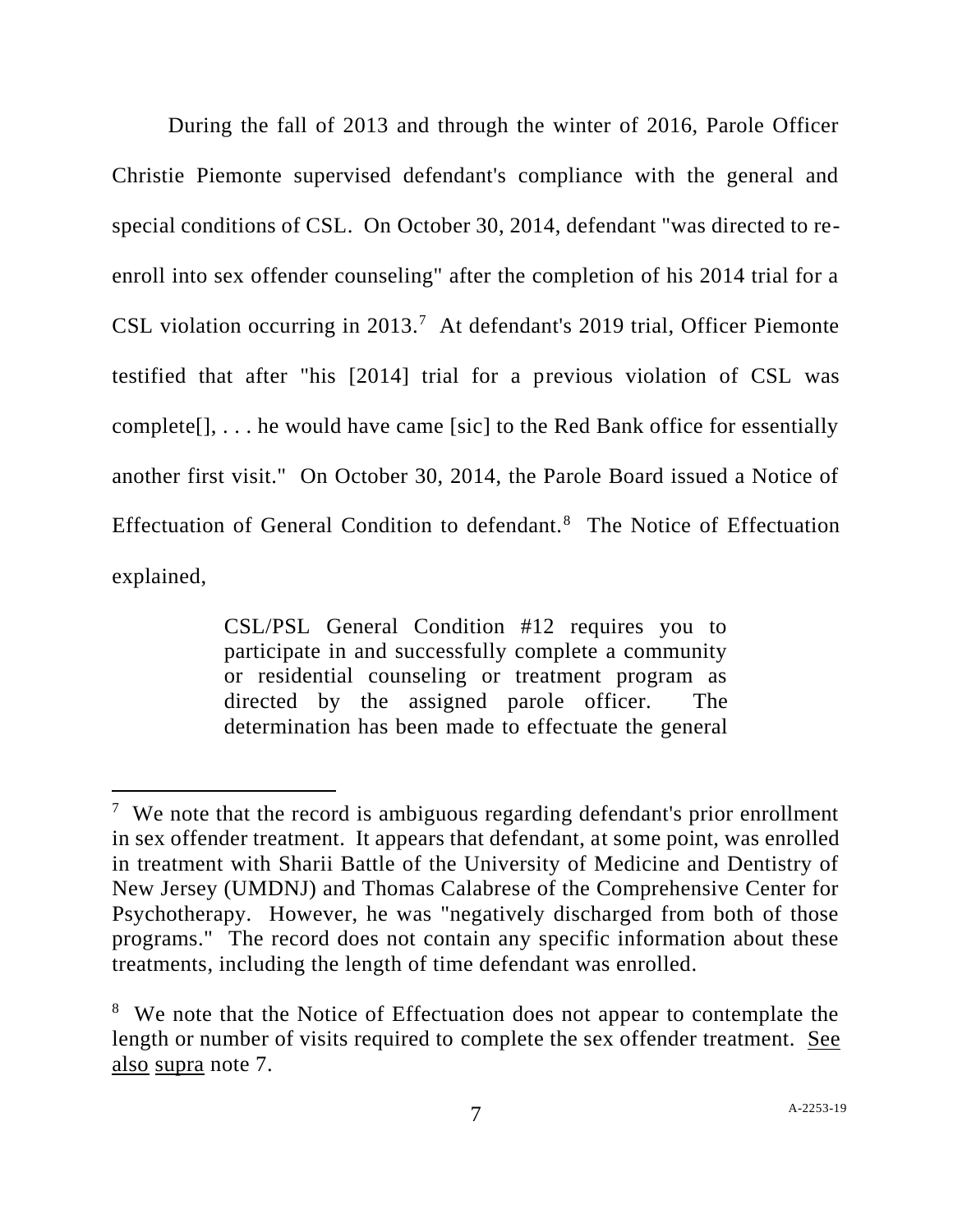condition in your case. Accordingly, you are required to:

# **Attend Sex Offender Counseling as scheduled, follow all rules, participate, and successfully complete the program.**

Violating this condition of supervision may subject you to arrest and prosecution (CSL/PSL) or may result in the issuance of a parole warrant and the revocation of your parole status (PSL/MSV).

Importantly for purposes of this appeal, the Notice of Effectuation also

provided an explanation for requiring defendant to attend sex offender

counseling:

Your attendance and participation in Sex Offender Counseling will assist you with methods of treatment designed around Cognitive/Behavioral theory and the philosophy of Personal Responsibility. Sex Offender Counseling will assist you with taking responsibility for your own decisions and is essential to progressing through treatment. Sex Offender Counseling will include cognitive restructuring, relapse prevention, theories of addiction, and techniques of reality therapy. Imposition of this program will also assist us in ensuring that you are abiding by your CSL conditions and will assist you with stability, thus fostering positive community adjustment and providing a public safety feature.

Officer Piemonte testified that she read the Notice of Effectuation to defendant before he reviewed the form and signed it. Defendant added the words "under duress" below his signature. The record also indicates that after the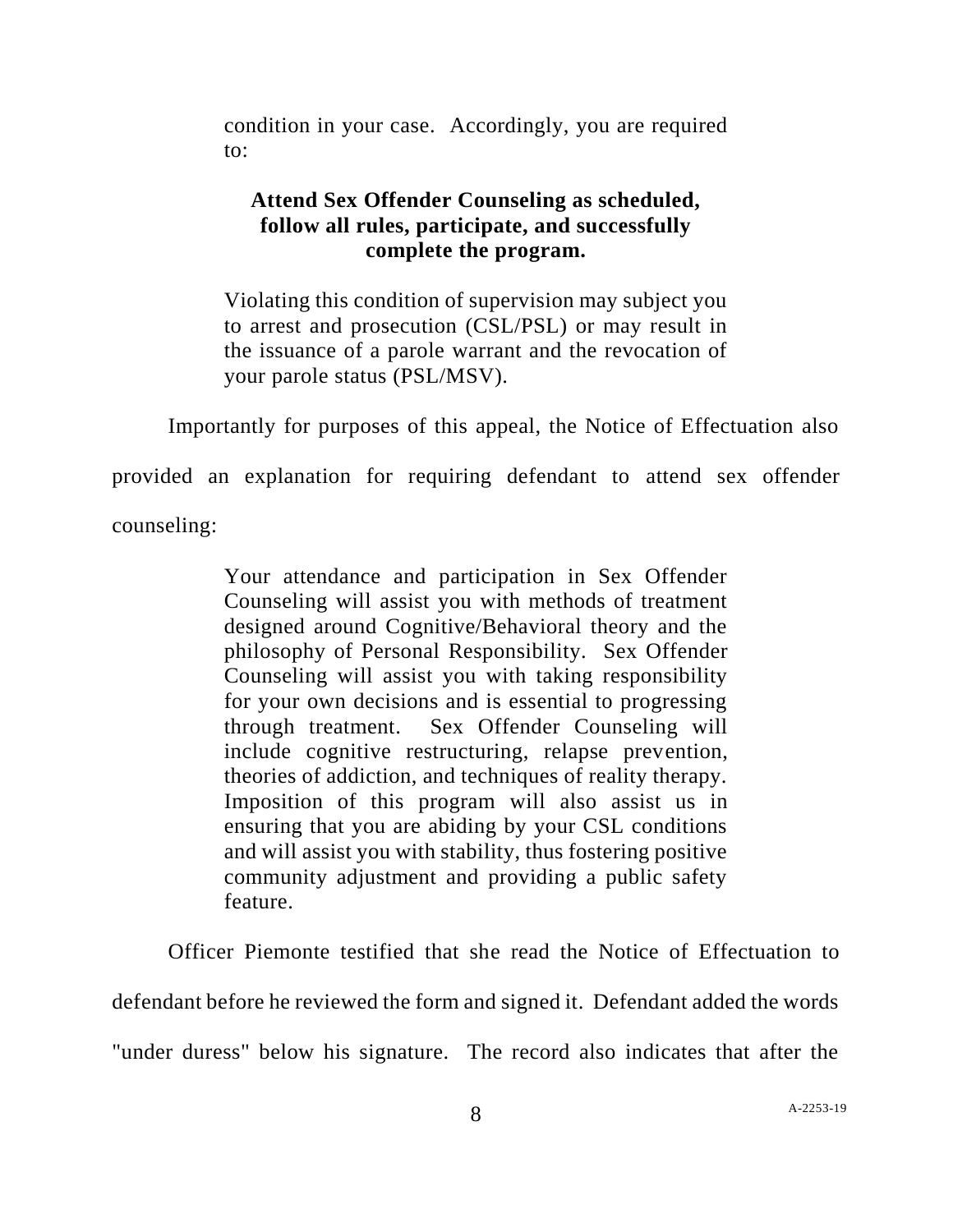Notice of Effectuation was provided to defendant, there was a period where he was not required to attend counseling because he had a habeas corpus appeal in federal court. See supra note 5. The requirement to attend counseling was temporarily held in abeyance while the federal habeas litigation was pending.

On September 4, 2015, Officer Piemonte notified defendant that "if his appeal is closed or administratively dismissed, he will [be] directed to immediately re-enroll into sex offender counseling with an accredited sex offender counselor within [thirty] days." Officer Piemonte testified that defendant stated he understood. On September 14, 2015, and again on October 6, 2015, Officer Piemonte provided similar reminders to defendant.

On November 4, 2015, the Parole Board's Legal Unit determined that defendant would be required to enroll in sex offender counseling within thirty days, despite the pending habeas petition, and that a failure to do so would result in a violation of CSL. Officer Piemonte testified that the Legal Unit "made a distinction regarding direct appeal and PCR . . . . [T]hey determined that if you have a PCR pending it doesn't exclude [an individual] from participating in sex offender counseling. So that information was relayed down the chain of command and was informed to [defendant]." Officer Piemonte testified that defendant seemed to understand that he had thirty days to enroll in counseling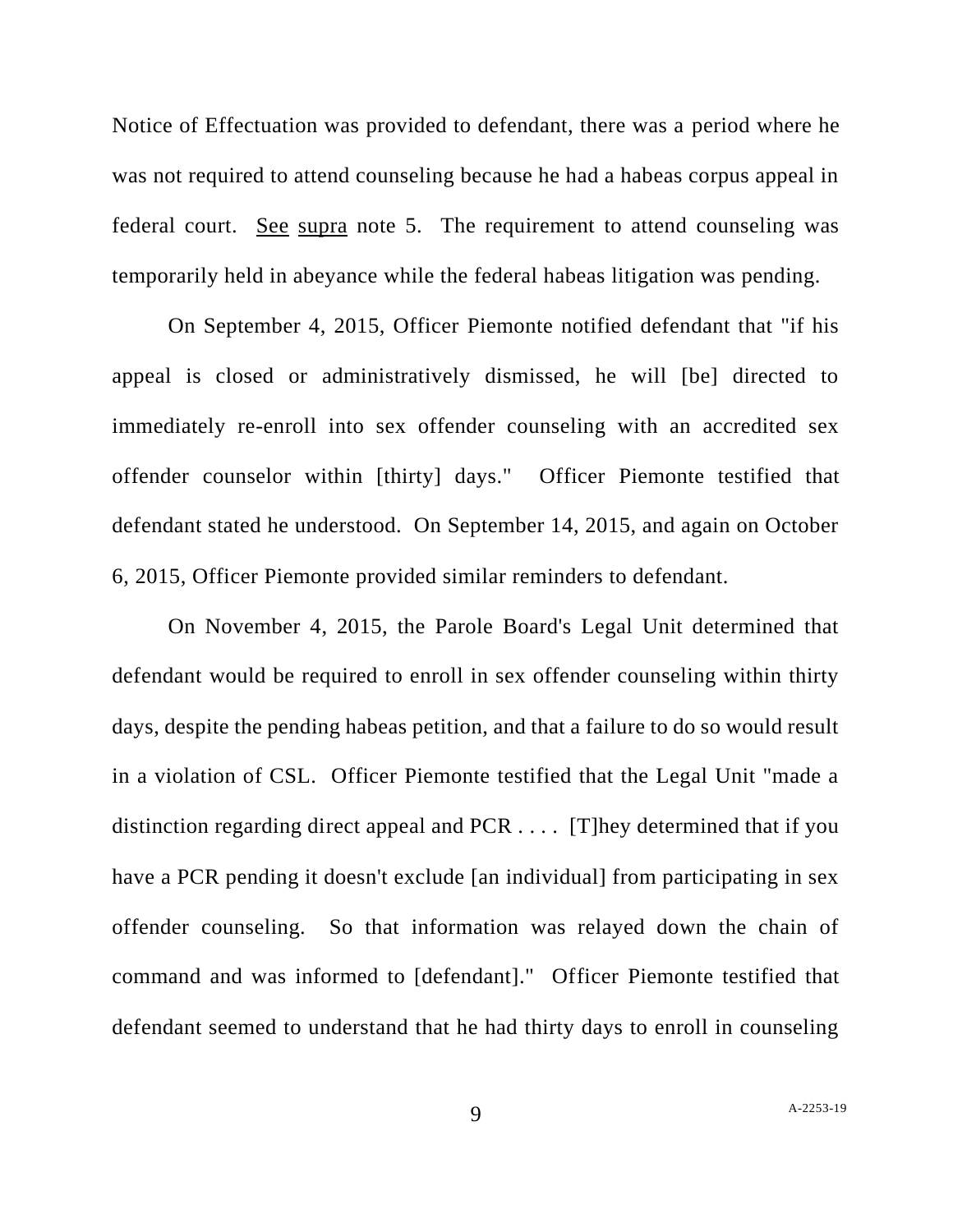and understood the consequences of failing to enroll. Officer Piemonte subsequently learned that defendant's habeas petition had been "administratively closed."

On November 10, 2015, Officer Piemonte visited defendant at his home. She reminded him of his obligation to find a counselor. On December 2, 2015, Officer Piemonte met with defendant at the Red Bank Parole Office; defendant told her he had not yet found a counselor. Defendant was again reminded of the timeframe for finding a counselor and the consequences for failing to do so. On December 4, 2015, Officer Piemonte saw defendant again, and he still had not found a counselor.

Officer Piemonte arranged for defendant to attend counseling provided by Shan Reeves, a counselor in Toms River, Ocean County. Defendant was given a start date of December 17, 2015. That information was relayed to defendant, and he seemed to understand. On December 18, 2015, defendant told Officer Piemonte he did not attend the counseling session because it was too far and that public transportation would get him back home too late.

Officer Piemonte reminded defendant that failure to attend counseling would constitute a violation of his CSL. Defendant told her he would provide medical documentation to show that the distance to Toms River was too far for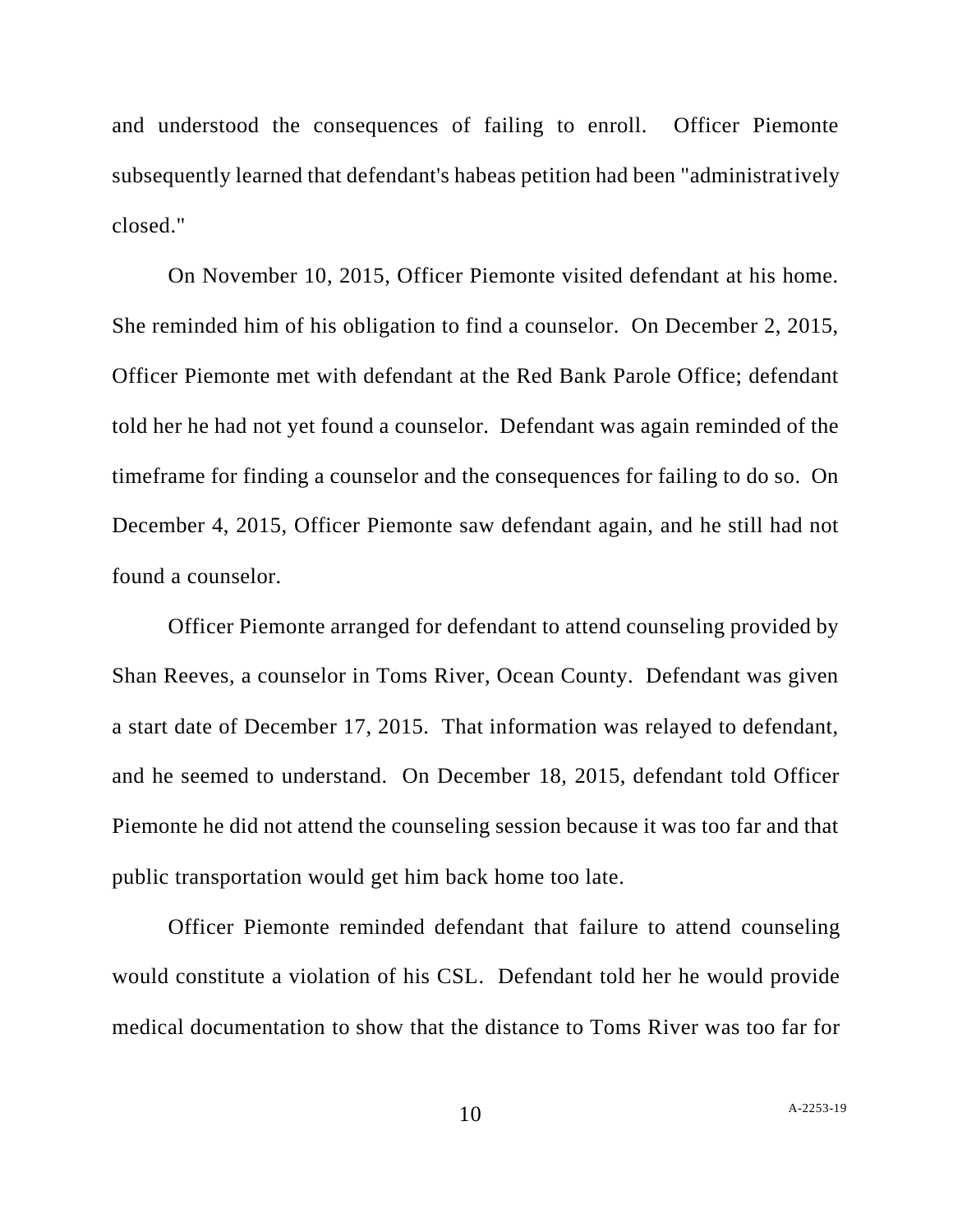him to travel. He had previously reported being in the hospital and having balance issues and had provided written documentation in that instance. Officer Piemonte testified that defendant understood he could provide medical documentation to support his contention that he could not travel to Tom's River for counseling.<sup>9</sup>

Subsequently, defendant sent a letter to Officer Piemonte, dated December 31, 2015. In the letter, defendant asserted that the Parole Office did not have good cause to require him to participate in counseling. He argued that the Parole Office did not have an "empirical/reasonable basis" to require counseling and that attending counseling would hinder his ability to address his medical conditions. Defendant declared emphatically in the letter, "I will neither now nor ever, go to any type of so-called 'counseling.'"

On January 4, 2016, Officer Piemonte spoke with defendant over the phone and asked if he was going to provide her any medical documentation to support his contention that he could not travel to Tom's River to attend

<sup>&</sup>lt;sup>9</sup> The record shows that defendant has multiple health conditions, including sciatica, arthritis in his left hip, squamous cell carcinoma, osteoarthritis in his left knee, and Meniere's disease that affects his balance and requires weekly chiropractic visits and physical therapy. At defendant's 2019 trial, he testified that his medical conditions caused him to fall four times on his bicycle in 2015. Officer Piemonte was aware of these medical conditions.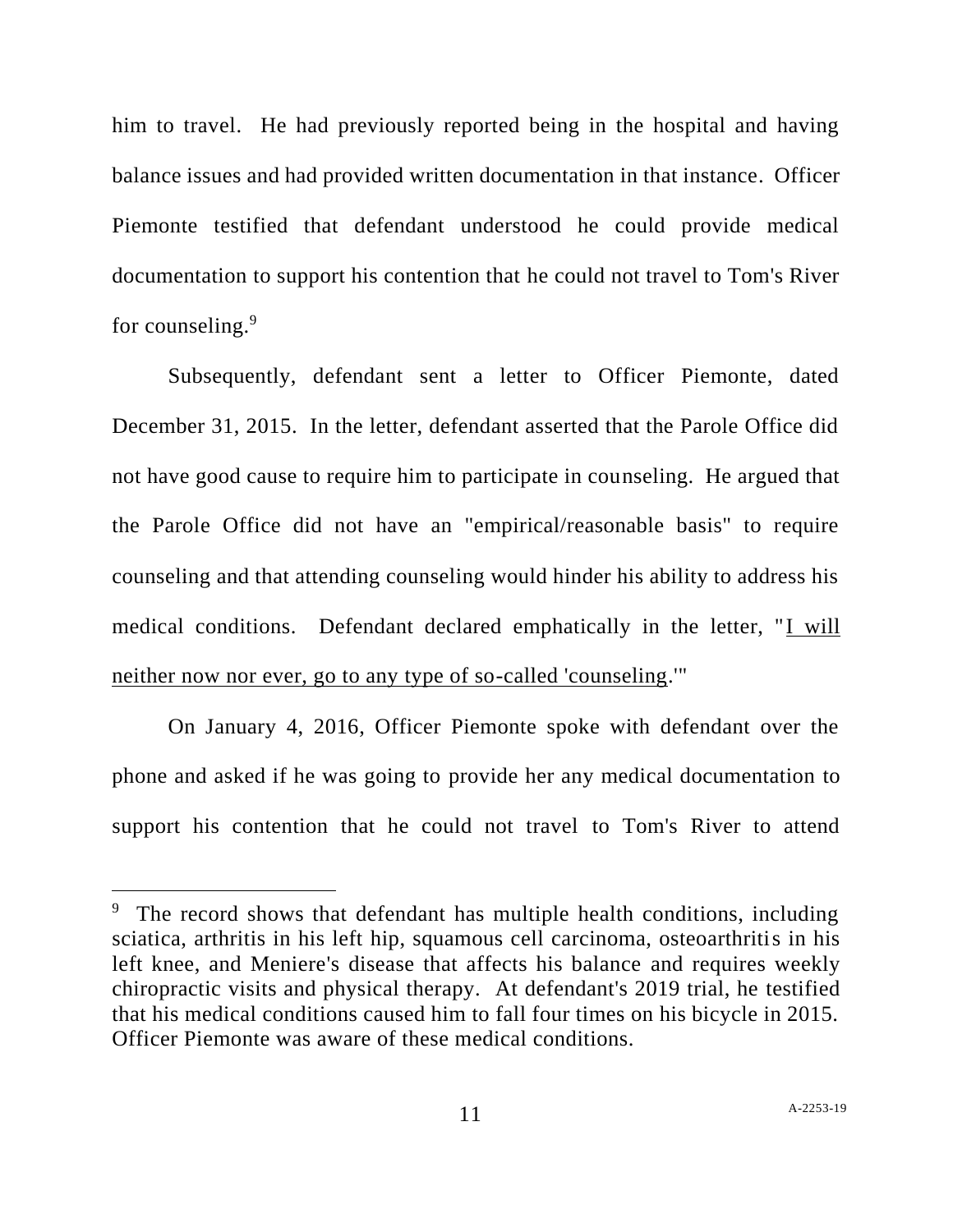counseling. Defendant advised her that he was not going to provide any such documentation and reaffirmed that he was refusing to attend any sex offender counseling.

Officer Piemonte reminded defendant once again that failure to attend counseling would constitute a violation of CSL. She also directed defendant to report to the Red Bank office on January 6, 2016, at 9:00 am. On January 6, 2016, defendant arrived as required and Officer Piemonte reminded him yet again that failure to attend counseling is a violation. Defendant acknowledged that he did not bring medical documentation to support his contention that Tom's River was too far to travel for counseling. He also acknowledged that he had not found a counselor on his own. Defendant then reaffirmed that he was refusing to attend counseling.

Officer Piemonte administered defendant Miranda<sup>10</sup> warnings verbally and in writing. Defendant signed the form waiving the rights before any written statement was provided. After waiving his rights, defendant repeated his refusal to attend counseling. He dictated a statement, which Officer Piemonte wrote it down. Defendant then signed the statement below her handwriting. The statement reads, "I refuse to attend sex offender counseling as directed by Sgt.

<sup>&</sup>lt;sup>10</sup> Miranda v. Arizona, 384 U.S. 436 (1966).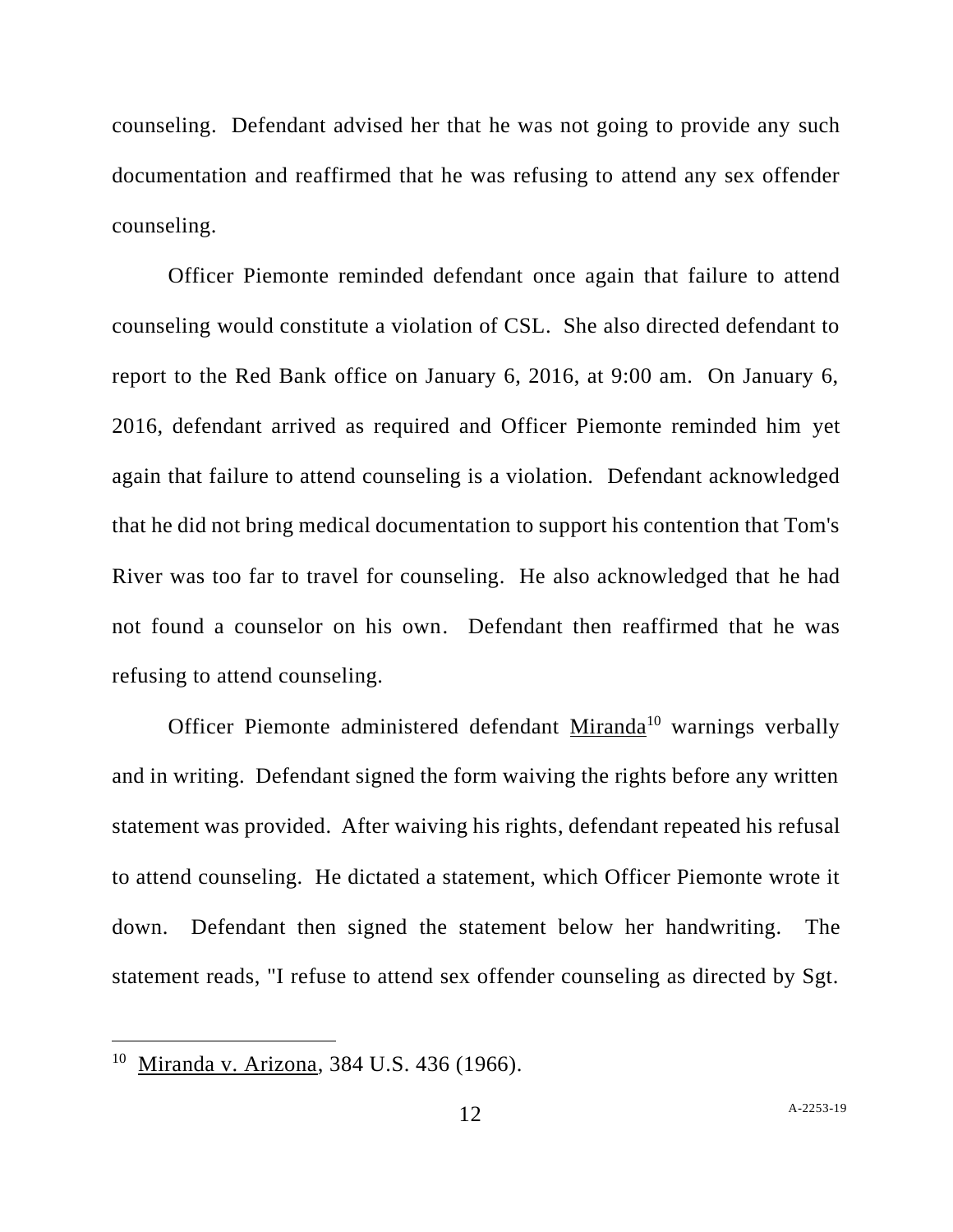Borr and Lt. Ortiz on April 18, 2015; November 4, 2015; December 4, 2015; and December 9, 2015." After defendant signed the Miranda waiver and provided the statement to Officer Piemonte, Sergeant Borr charged defendant with violating CSL and placed him under arrest.

In September 2017, a grand jury returned two separate indictments charging defendant with violating CSL between November 4, 2015, and January 6, 2016, and between January 7–12, 2016. Defendant subsequently filed a motion to dismiss both indictments, contending (1) the State failed to provide evidence to the grand jury as to each element of defendant's alleged violation of CSL, and (2) the State misstated the facts and presented irrelevant and incorrect information to the grand jury. On January 11, 2019, the trial court denied defendant's motion, finding that the State had presented evidence pertaining to all of the elements of the crimes charged in the indictments. The judge also found that the State had not engaged in prosecutorial misconduct during the grand jury proceedings.

After the trial court denied the motion to dismiss, defendant waived his right to a jury trial and proceeded to a bench trial on the indictment charging a CSL violation between November 4, 2015, and January 6, 2016. The one-day bench trial was convened on April 22, 2019.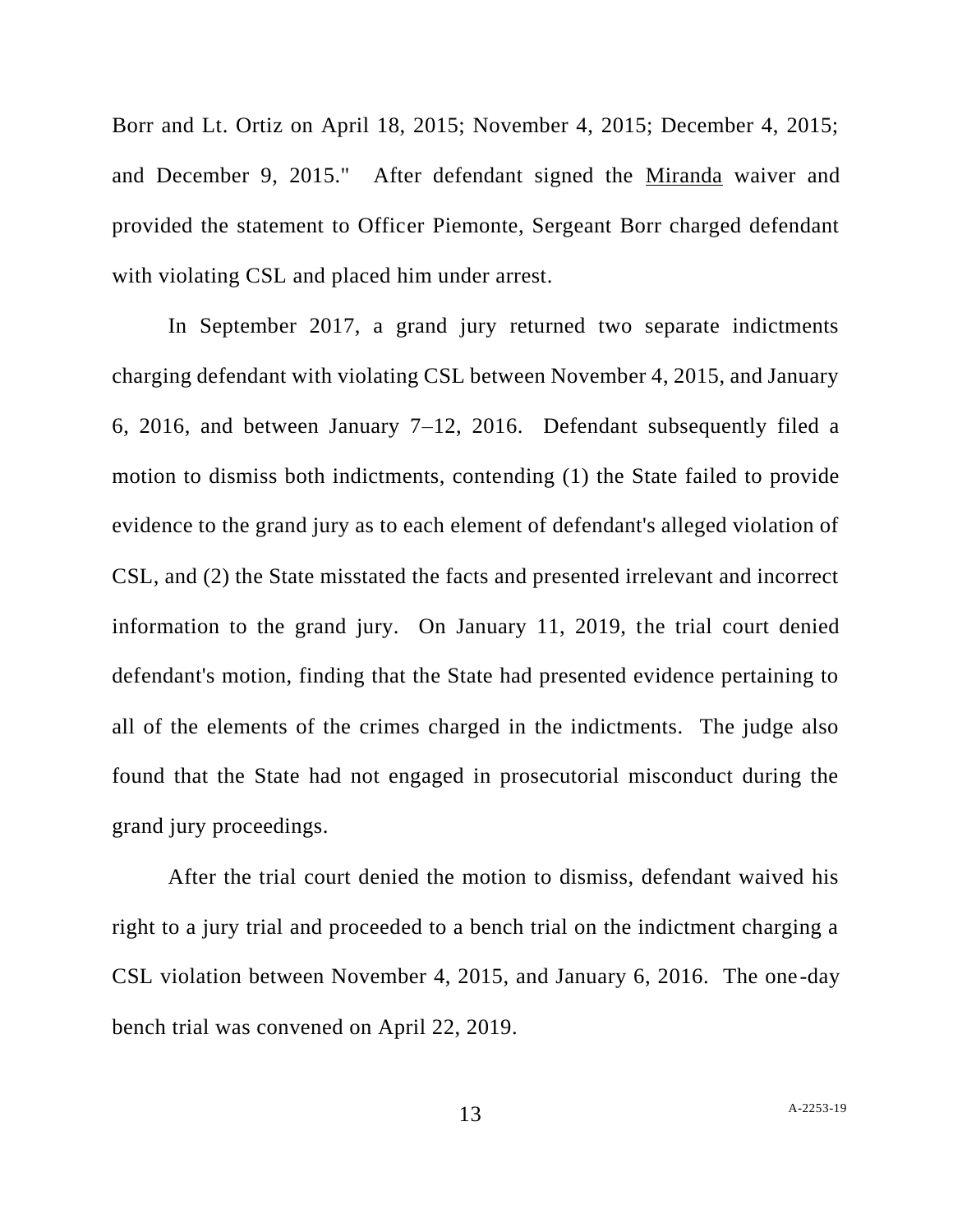Defendant testified in his own defense, acknowledging that he did not go to sex offender counseling between November 4, 2015, and January 6, 2016. When asked why, defendant responded, "[w]ell, I know that I am innocent." Defendant also testified that he could not attend counseling because of transportation issues. He also claimed that he did try to call a few counselors but could not recall who he had called or whether he ever advised Officer Piemonte of those calls. Defendant further asserted that "parole never gave me an explanation as to how [sex offender counseling] was appropriate to expect me to go there . . . [and did not explain their] assessment of risk of future criminal activity." Defendant also testified as to his December 31, 2015 letter, explaining, "this is the United States of America, and I just don't do what anybody tells me to do, if I think there is an issue with it. The government owes me a response, an explanation. This isn't North Korea."<sup>11</sup>

At the close of evidence, defendant moved for a judgment of acquittal, which was denied. The trial court found defendant guilty of violating CSL, N.J.S.A. 2C:43-6.4(d). On December 16, 2019, defendant was sentenced to thirty days in the Monmouth County Correctional Institution. After sentencing,

<sup>&</sup>lt;sup>11</sup> As we have noted, the Parole Board's October 30, 2014 Notice of Effectuation provide an explanation for ordering defendant to attend sex offender counseling.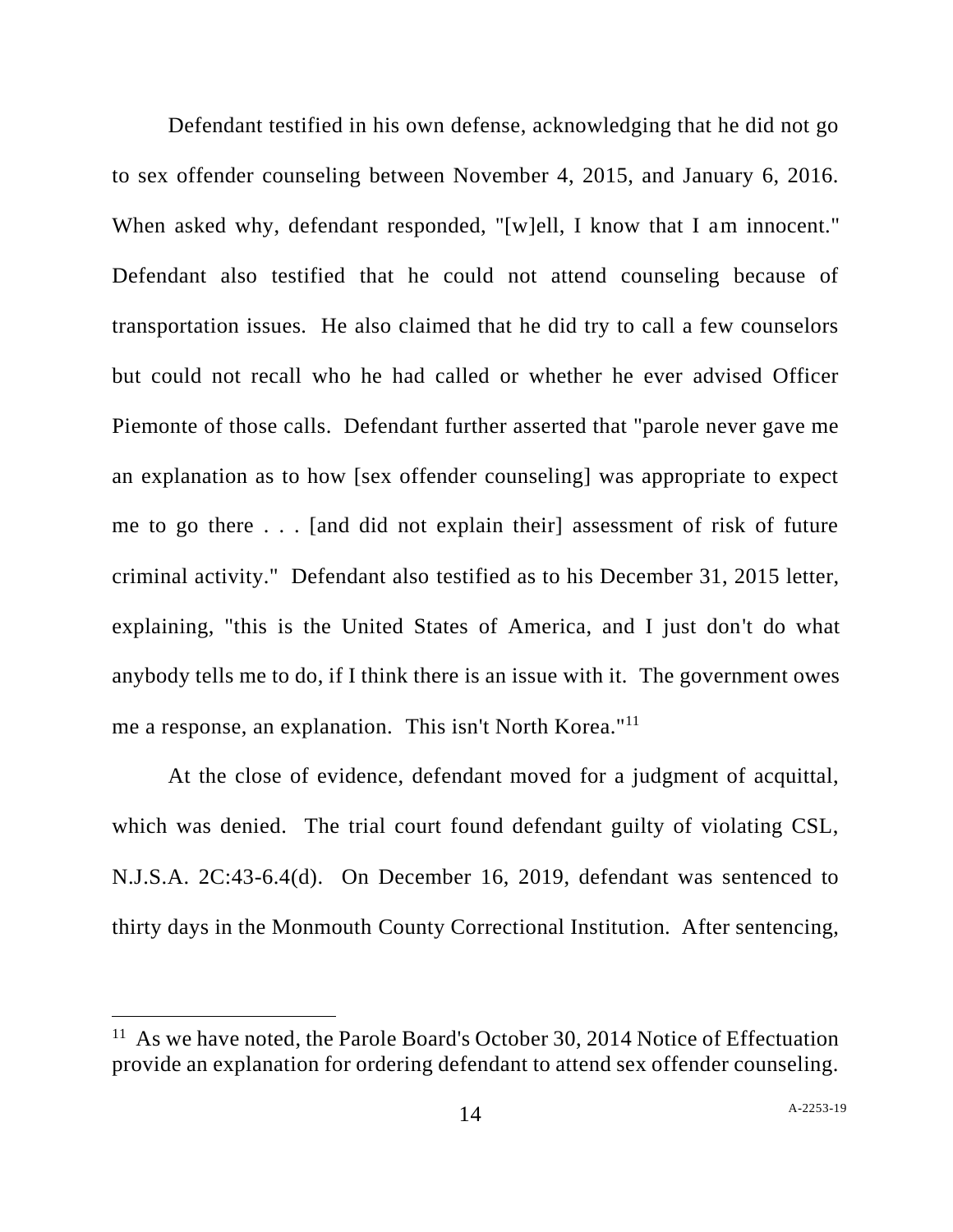defendant entered a guilty plea as to the remaining count of the indictment charging a CSL violation between January 7–12, 2016, later amended to disorderly conduct, N.J.S.A. 2C:33-2(a)(1). On January 9, 2020, defendant was sentenced on the guilty plea conviction to fines only. This appeal followed.<sup>12</sup>

Defendant raises the following contentions for our consideration:

# POINT I

BECAUSE THE STATE FAILED TO INTRODUCE ANY EVIDENCE THAT SEX OFFENDER COUNSELING WAS REASONABLY NECESSARY TO PROTECT THE PUBLIC FROM DEFENDANT OR FOSTER HIS REHABILITATION, THE TRIAL COURT ERRED IN DENYING HIS MOTION FOR A JUDGMENT OF ACQUITTAL AFTER THE STATE'S CASE AND ENTERING A GUILTY VERDICT.

- A. TO PROVE A VIOLATION OF THE CONDITION THAT A CSL SUPERVISEE ATTEND "APPROPRIATE COUNSELING OR TREATMENT," THE STATE MUST PROVE BEYOND A REASONABLE DOUBT THAT SUCH COUNSELING WAS NECESSARY FOR THE SUPERVISEE'S REHABILITATION OR TO PROTECT THE PUBLIC FROM THE SUPERVISEE.
- B. BECAUSE THERE WAS NO EVIDENCE THAT SEX OFFENDER COUNSELING WAS "APPROPRIATE TREATMENT OR COUNSELING" FOR [DEFENDANT], NO

<sup>&</sup>lt;sup>12</sup> We note that it appears defendant is only appealing the non-jury trial verdict, not the guilty plea.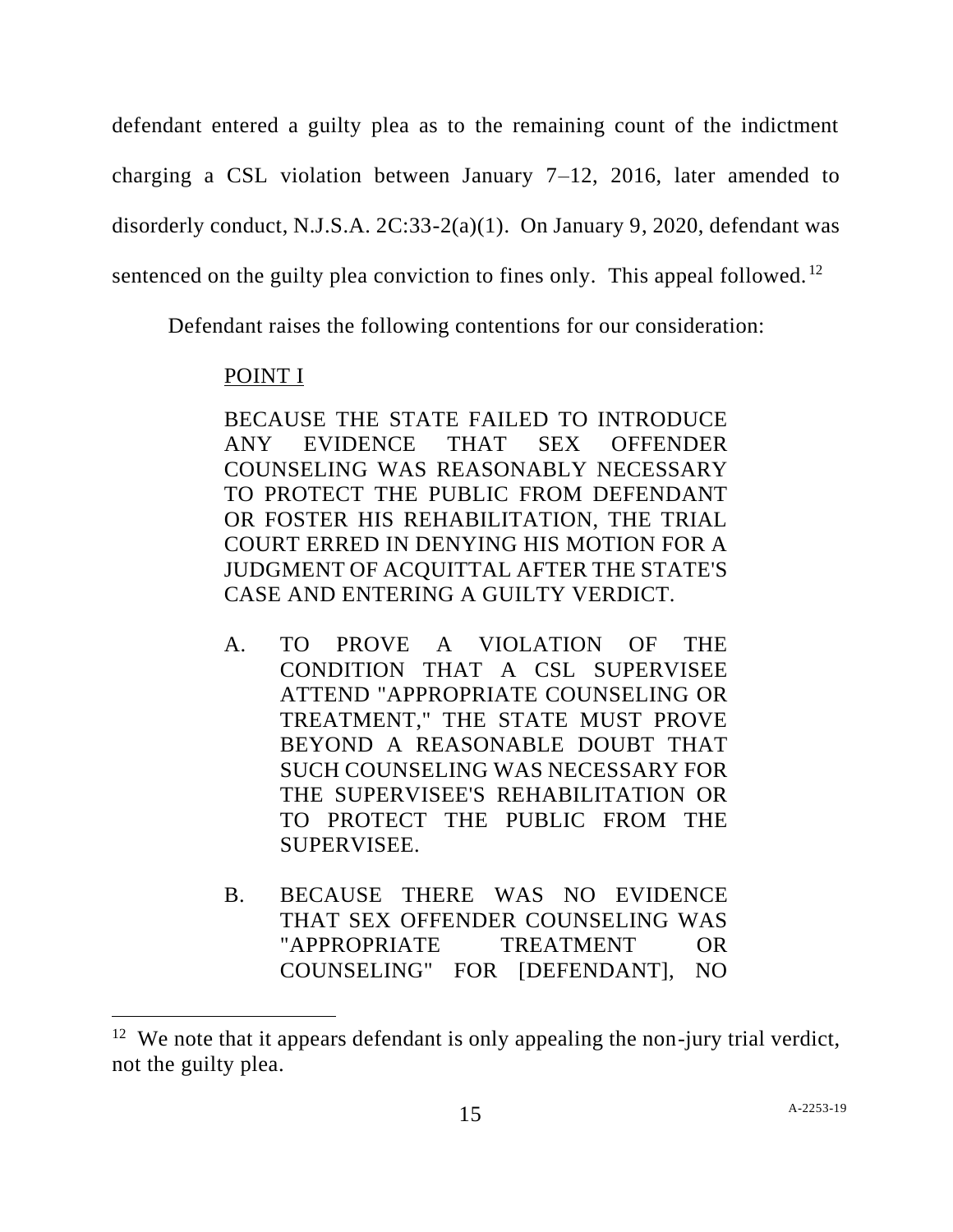JURY COULD HAVE FOUND BEYOND A REASONABLE DOUBT THAT [DEFENDANT] VIOLATED THIS CSL CONDITION, AND THE TRIAL COURT THUS ERRED IN DENYING [DEFENDANT'S] MOTION FOR A JUDGMENT OF ACQUITTAL PURSUANT TO RULE 3:18-1 AND ON ENTERING A GUILTY VERDICT AFTER TRIAL.

- C. PROSECUTING AND PUNISHING A DEFENDANT FOR FAILING TO PARTICIPATE IN TREATMENT THAT IS NOT NECESSARY FOR THE DEFENDANT'S REHABILITATION OR TO PROTECT THE PUBLIC WOULD VIOLATE THE STATE AND FEDERAL CONSTITUTIONAL RIGHTS TO FREE SPEECH AND DUE PROCESS.
	- 1. PROSECUTING AND PUNISHING A DEFENDANT FOR FAILING TO PARTICIPATE IN TREATMENT THAT IS NOT NECESSARY FOR DEFENDANT'S REHABILITATION OR TO PROTECT THE PUBLIC WOULD VIOLATE THE STATE AND FEDERAL CONSTITUTIONAL RIGHTS TO FREE SPEECH.
	- 2. PROSECUTING AND PUNISHING DEFENDANT FOR FAILING TO PARTICIPATE IN TREATMENT THAT IS NOT NECESSARY FOR DEFENDANT'S REHABILITATION OR TO PROTECT THE PUBLIC WOULD VIOLATE STATE AND FEDERAL RIGHTS TO SUBSTANTIVE DUE PROCESS.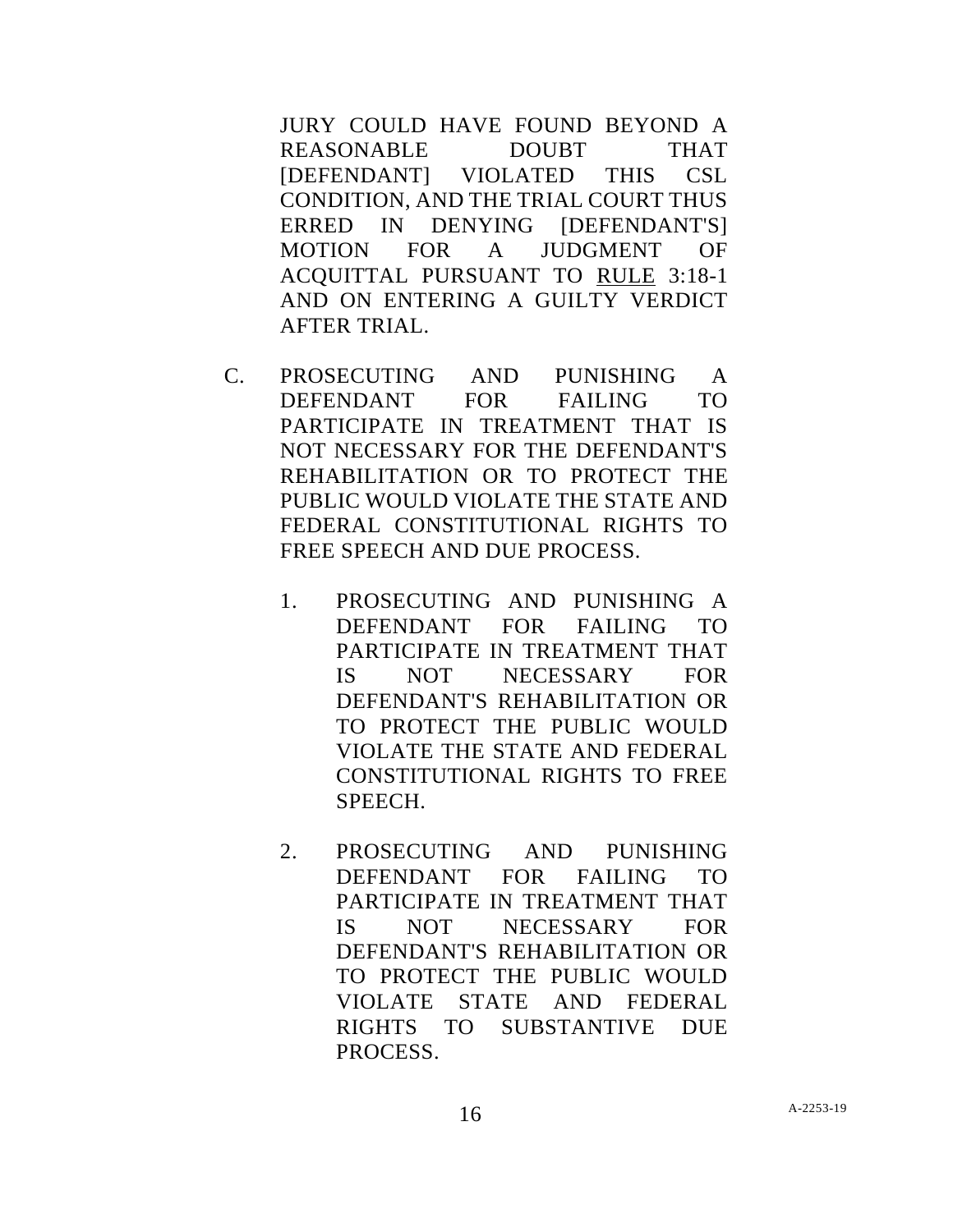3. PAROLE DEPRIVED [DEFENDANT] OF PROCEDURAL DUE PROCESS BY UTTERLY FAILING TO RESPOND TO HIS ATTEMPT TO CHALLENGE THE PROPRIETY OF THE CONDITION OF SEX OFFENDER COUNSELING.

#### POINT II

BY FAILING TO CONSIDER PAROLE'S AFFIRMATIVE STATUTORY OBLIGATIONS TO IMPOSE ONLY REASONABLE CONDITIONS AND ASSIST SUPERVISEES IN COMPLYING WITH CONDITIONS, THE COURT ERRED IN ITS LEGAL ANALYSIS OF "GOOD CAUSE," AND THIS COURT SHOULD ACCORDINGLY VACATE THE CONVICTION AND REMAND FOR RECONSIDERATION UNDER THE CORRECT LEGAL STANDARD.

## II.

The gravamen of defendant's argument on appeal is that the State failed to prove beyond a reasonable doubt that sex offender counseling was necessary for his rehabilitation or to protect the public. Defendant contends that proving the appropriateness of the counseling special condition is an implicit material element of the offense defined in N.J.S.A. 2C:43-6.4(d). We reject that contention and decline to read into the statute a material element that is not expressly codified.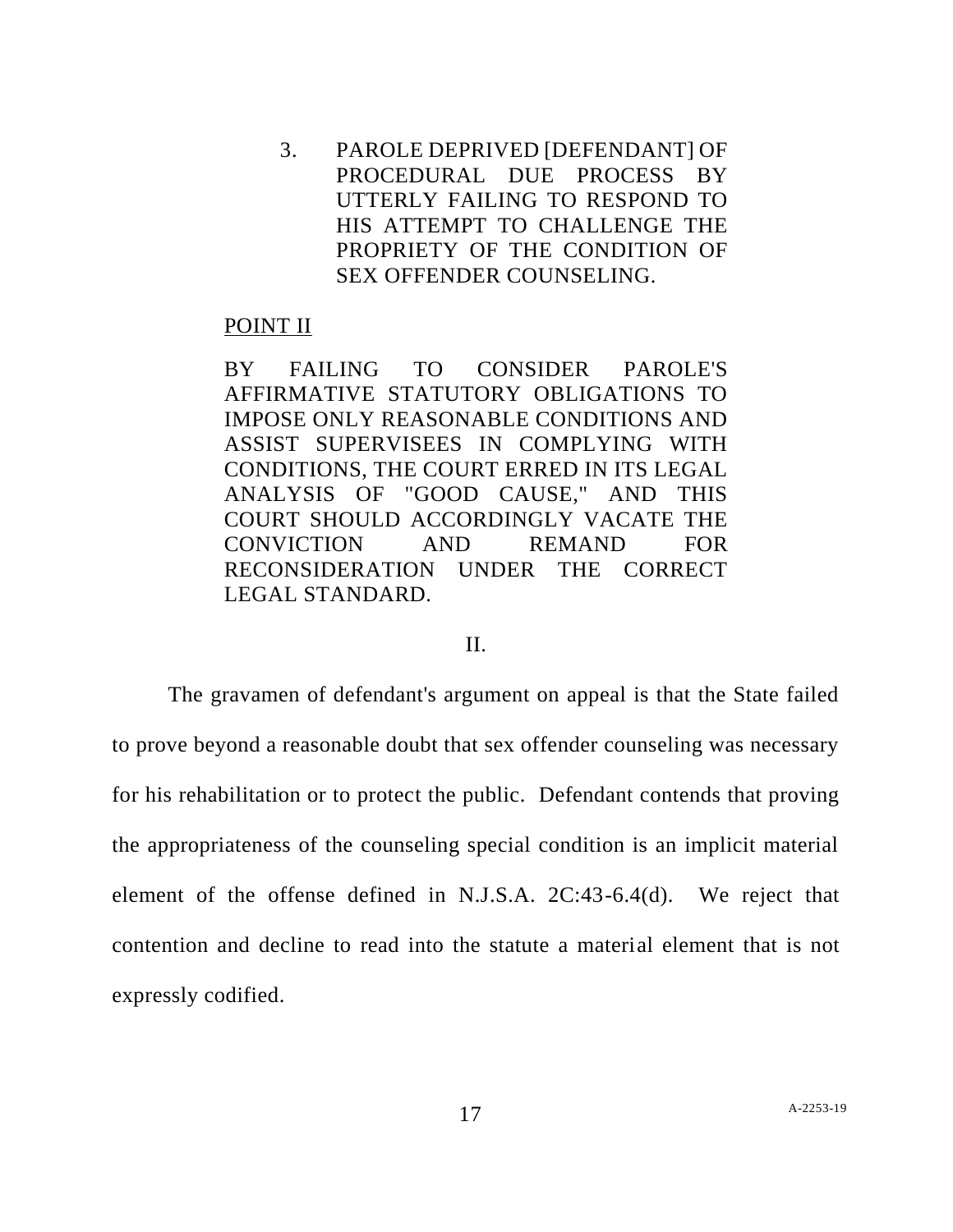The offense defined in N.J.S.A. 2C:43-6.4(d) is designed to deter unexcused violations of general and special conditions of CSL. Stated differently, this provision of the New Jersey Code of Criminal Justice (penal code), N.J.S.A. 2C:1-1 to 104-9, serves to create incentives for persons convicted of Megan's Law crimes to comply with conditions imposed by the Parole Board. To put defendant's arguments in context, we first consider the nature and purpose of CSL and how it relates to and differs from parole supervision.

In State v. Schubert, our Supreme Court explained:

Community supervision for life has its statutory source in N.J.S.A. 2C:43–6.4, the Violent Predator Incapacitation Act. The statute is one component of a series of laws that are referred to generally as "Megan's Law . . . ." [Under the 1994 version], N.J.S.A. 2C:43– 6.4(a) directed that a trial court, when imposing a sentence for certain enumerated offenses, "shall include, in addition to any sentence authorized by this Code, a special sentence of community supervision for life."

[212 N.J. 295, 305 (2012).]

In State v. Hester, the Court explained that under the CSL framework, "convicted sex offenders . . . are 'supervised as if on parole and subject to conditions appropriate to protect the public and foster rehabilitation." 233 N.J. 381, 387 (2018). However, unlike parole, a violation of CSL is "only punishable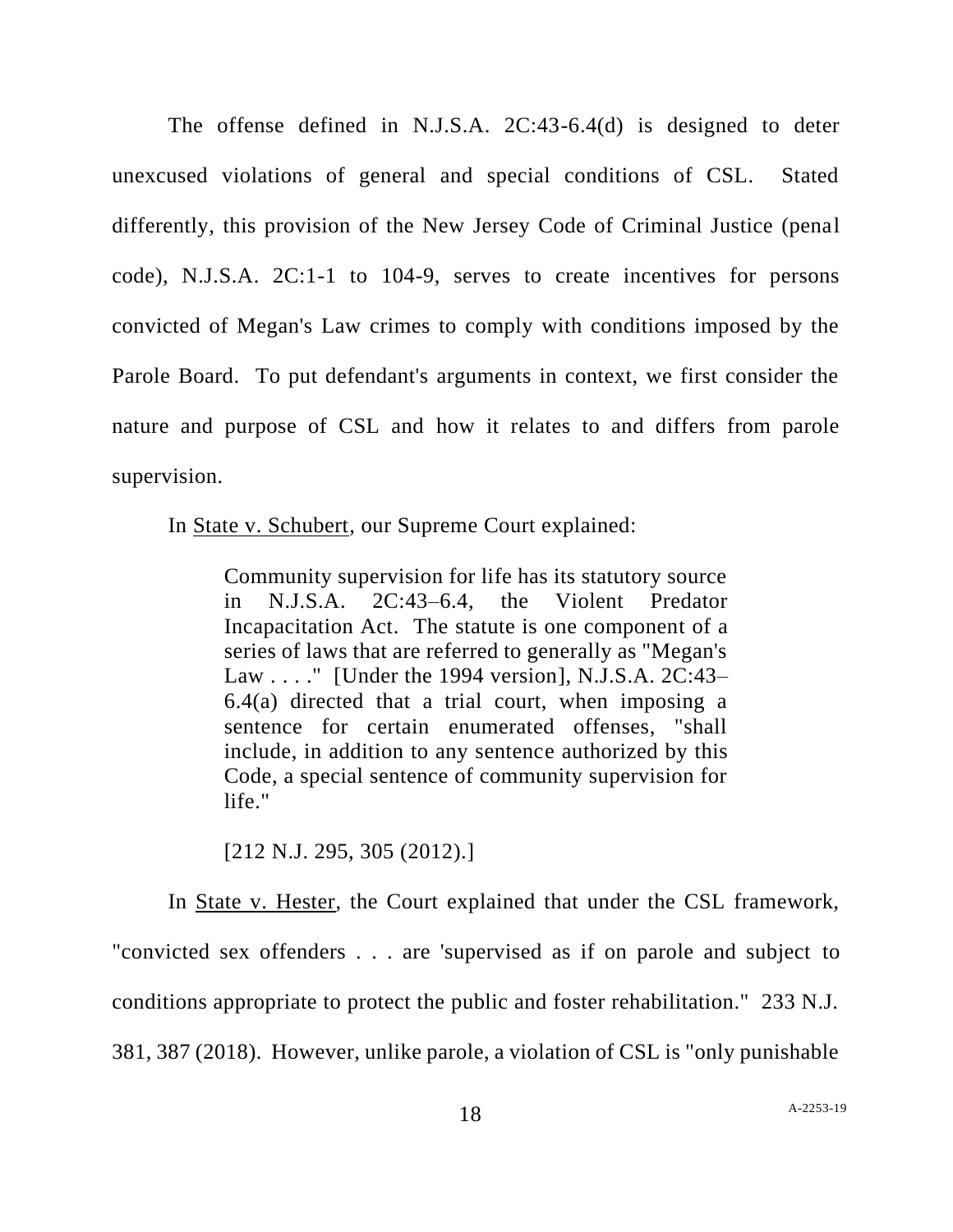as a crime." Sanchez v. N.J. State Parole Bd., 368 N.J. Super. 181, 184 (App. Div. 2004). The Parole Board has no ability to revoke parole administratively and return a contumacious defendant to prison—the remedy often pursued when a parolee willfully violates a condition of parole.<sup>13</sup>

In Schubert, the Court acknowledged that "[w]hile N.J.S.A. 2C:43-6.4(a) provides for community supervision for life, it does not delineate its scope." 212 N.J. at 306. Rather, the general conditions of CSL can be "found in accompanying regulations . . . N.J.A.C. 10A:71-6.11." Ibid. Those regulations also provide procedural safeguards to CSL supervisees, such as requiring written

 $13$  The penal code was amended in 2003 to replace CSL with Parole Supervision for Life (PSL). L. 2003, c. 267, § 1, eff. Jan 14, 2004; N.J.S.A. 2C:43-6.4 ("Special sentence of parole supervision for life imposed on persons convicted of certain sexual offenses"). Under the revised framework for dealing with convicted sex offenders subject to Megan's Law, violation of a general or specific condition of PSL can be handled administratively by the Parole Board as with any other violations of a parole condition. Criminal prosecution under N.J.S.A. 2C:43-6.4(d) is also an available option. We emphasize in this regard that N.J.S.A. 2C:43-6.4(d) makes it an offense to violate a condition of CSL or PSL. However, as to PSL defendants, the option to pursue administrative revocation of parole may make it unnecessary to initiate a new criminal prosecution.

The revised PSL framework does not apply retroactively to persons, such as defendant, convicted of sex crimes committed before the law was amended to replace CSL. In practical effect, the revised law prospectively displaced the lifetime supervision system in effect when defendant was convicted of sexually abusing a child in 2002. Accordingly, violations of CSL conditions can only be enforced by criminal prosecution pursuant to N.J.S.A. 2C:43-6.4(d).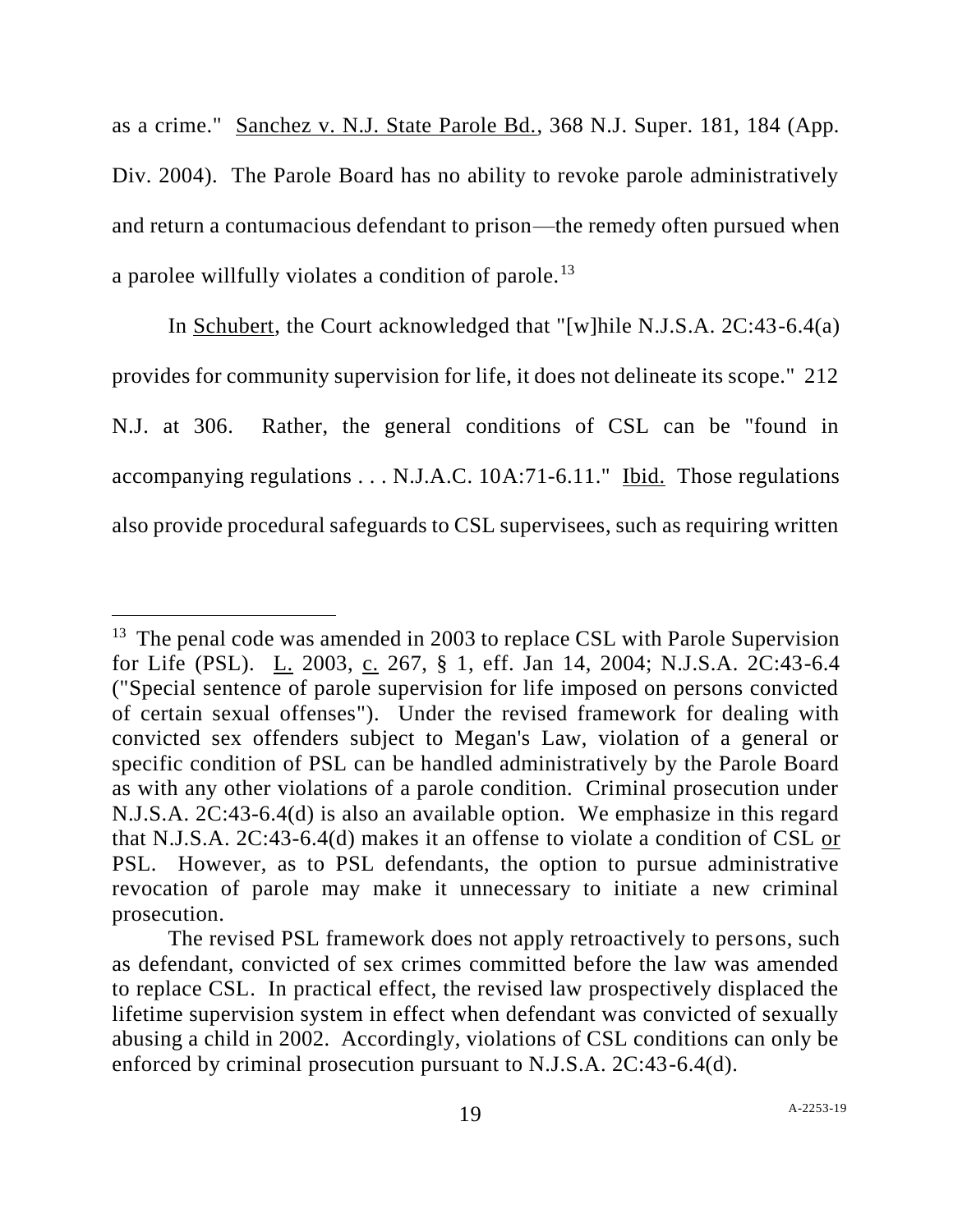notice of CSL conditions and requiring the supervisee to acknowledge and sign the certificate. N.J.A.C. 10A:71-6.11(j).

Of particular importance in this appeal, N.J.A.C. 10A:71-6.11(b)(15), provides, "[t]he offender shall: . . . [p]articipate in and successfully complete an appropriate community or residential counseling or treatment program as directed by the assigned parole officer." As we have already explained, if a supervisee violates any such directive by the assigned parole officer, he or she is subject to criminal prosecution under N.J.S.A. 2C:43-6.4(d). See Sanchez, 368 N.J. Super. at 184. The core issue before us in this appeal is who decides whether a counseling or treatment program is "appropriate"—parole authorities, or a jury or judge sitting as the trier of fact in a criminal trial?

### A.

We begin our analysis by acknowledging certain basic principles of statutory construction. The Supreme Court has clearly stated that "[t]he overriding goal of all statutory interpretation 'is to determine as best we can the intent of the Legislature, and to give effect to that intent." State v. S.B., 230 N.J. 62, 67 (2017) (quoting State v. Robinson, 217 N.J. 594, 604 (2014)). As a result, "[t]o determine the Legislature's intent, we look to the statute's language and give those terms their plain and ordinary meaning because 'the best indicator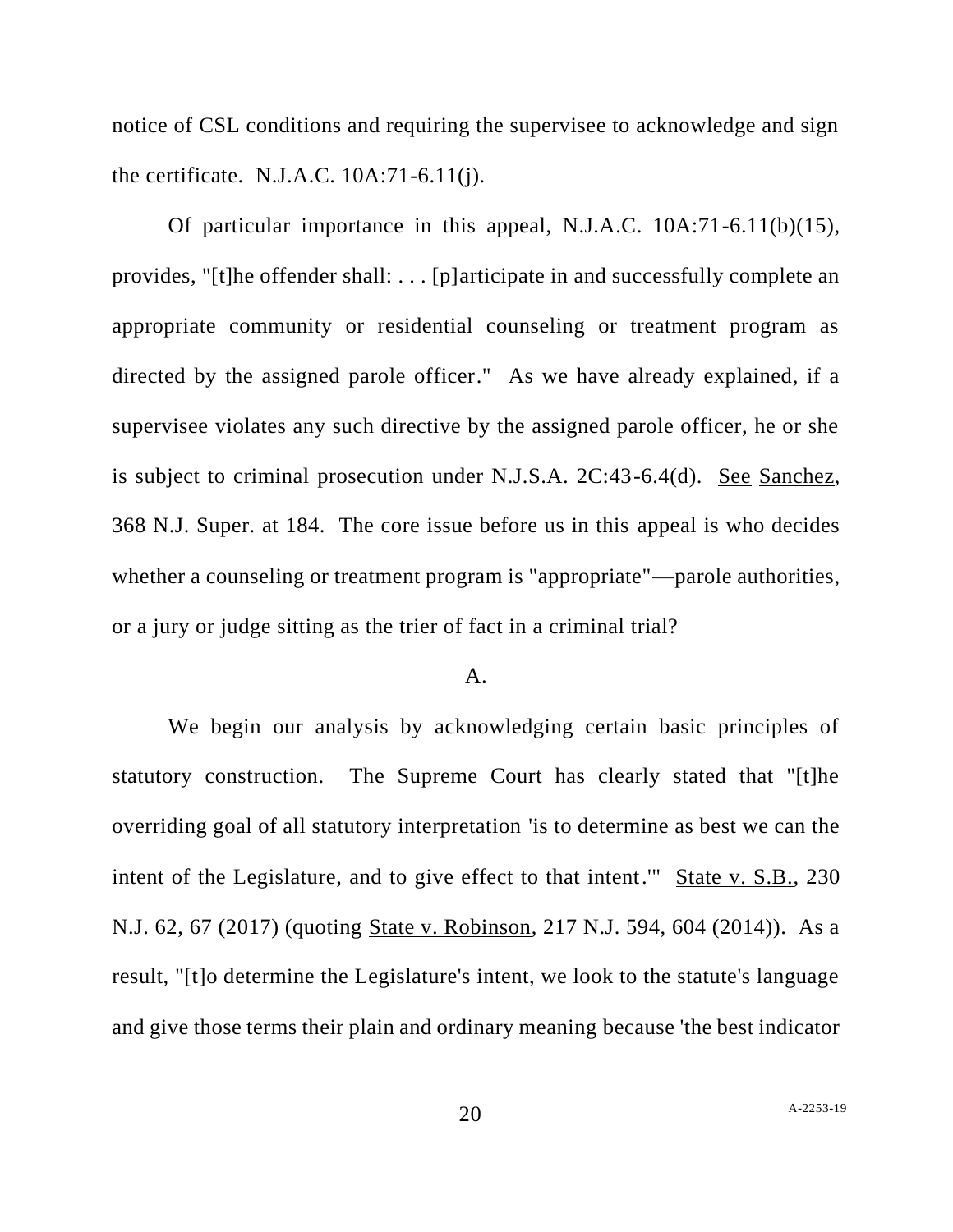of that intent is the plain language chosen by the Legislature[.]" State v. J.V., 242 N.J. 432, 442–43 (2020) (first citing DiProspero v. Penn, 183 N.J. 477, 492 (2005); and then quoting Johnson v. Roselle EZ Quick, LLC, 226 N.J. 370, 386 (2016)). Accordingly, "[i]f, based on a plain and ordinary reading of the statute, the statutory terms are clear and unambiguous, then the interpretative process ends, and we 'apply the law as written.'" Id. at 443 (quoting Murray v. Plainfield Rescue Squad, 210 N.J. 581, 592 (2012)). It is inappropriate for "[a] court ... [to] rewrite a plainly[ ]written enactment of the Legislature [or to] presume that the Legislature intended something other than that expressed by way of the plain language." Ibid. (quoting O'Connell v. State, 171 N.J. 484 (2002)). Only "[i]f . . . the statutory text is ambiguous, [can courts] resort to 'extrinsic interpretative aids, including legislative history,' to determine the statute's meaning." Ibid. (quoting S.B., 230 N.J. at 68).

The plain text of N.J.S.A. 2C:43-6.4(d) provides that the State must prove beyond a reasonable doubt that "(1) that the defendant was subject to conditions imposed upon him/her  $\dots$ ; (2) that the defendant knowingly violated a condition imposed on him/her . . . ; [and] (3) that the defendant did not have good cause to violate the alleged condition." See Model Jury Charges (Criminal),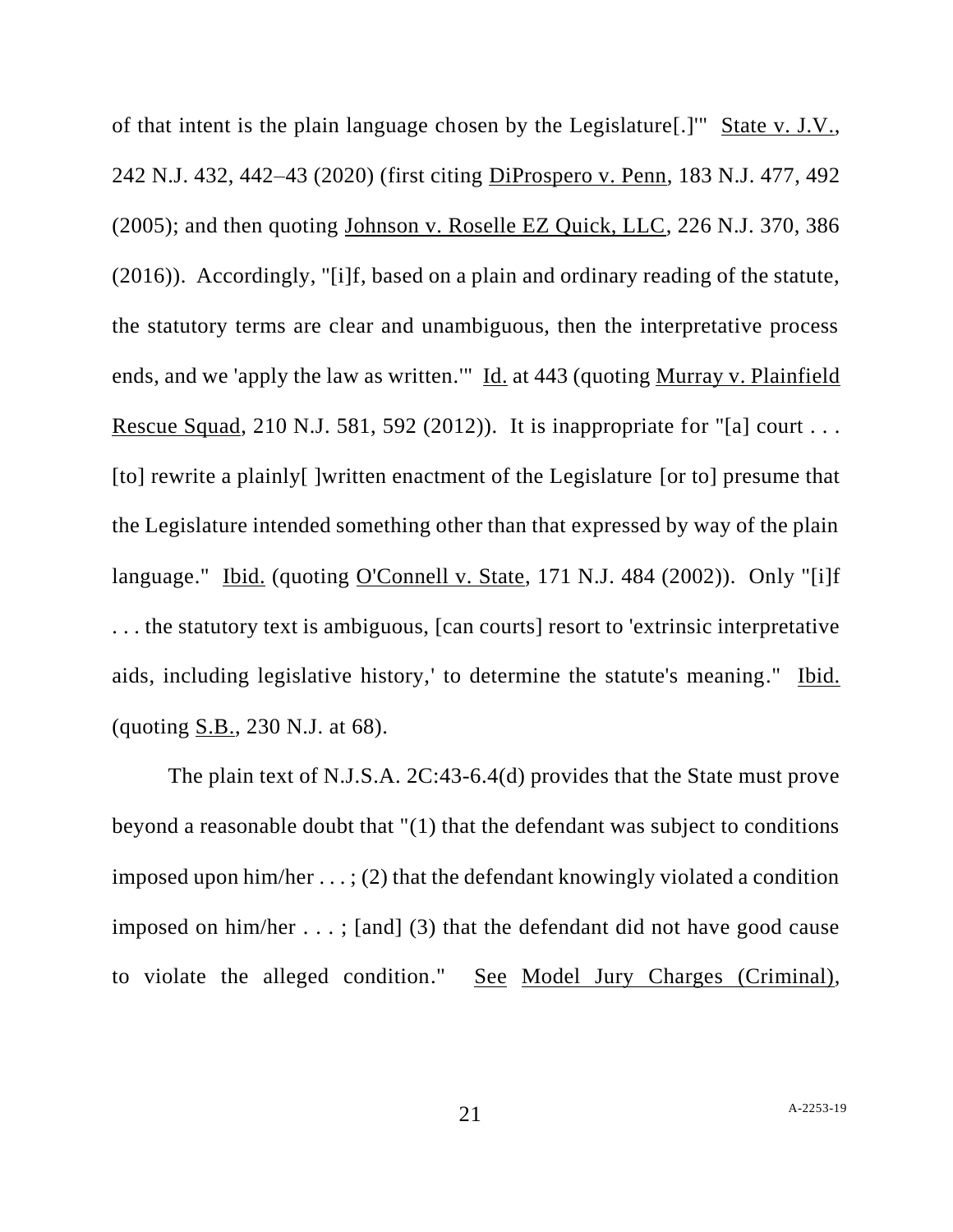"Violation of a Condition of Parole Supervision for Life Fourth Degree  $(N.J.S.A. 2C:43-6.4(d))$ " (approved Jan. 13, 2014).<sup>14</sup>

Defendant argues that N.J.A.C. 10A:71-6.11(b)(15) imposes three requirements that the State must prove in order to satisfy the second element of N.J.S.A. 2C:43-6.4(d): "(a) [defendant's] parole office directed him to participate in and successfully complete Sex Offender Specific Counseling; (b) the Sex Offender Specific Counseling was an appropriate community counseling program; and (c) that [defendant] failed to participate in or successfully complete the program." (emphasis added). Defendant further argues that "appropriate" must be interpreted to mean necessary. In other words, according to defendant, an individual required to attend sex offender counseling cannot be convicted of violating that requirement unless a jury or judge sitting as a trier of fact, applying the proof-beyond-a-reasonable-doubt standard, concurs with the parole official's determination that such counseling or treatment is appropriate and necessary.

We decline to import into the text of the criminal statute the regulatory provisions that explain how parole officials decide whether and in what

<sup>&</sup>lt;sup>14</sup> As we have noted, the crime defined in N.J.S.A. 2C:43-6.4(d) applies both to violations of CSL and PSL. See supra note 13. Consequently, there is no distinct model jury charge concerning a violation of a condition of CSL.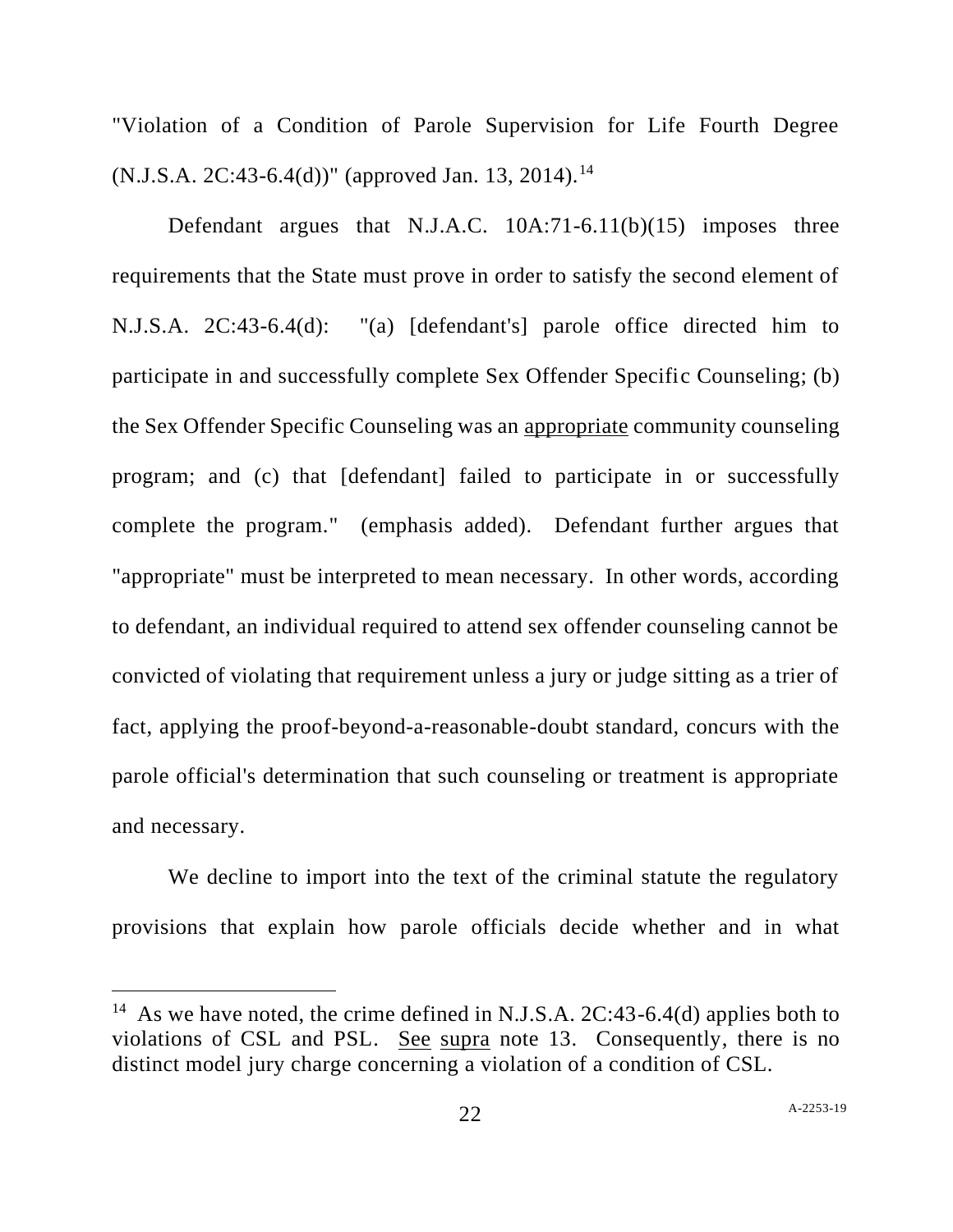circumstances to prescribe special CSL conditions, including sex offender counseling. The plain text of N.J.S.A. 2C:43-6.4(d) is clear and unambiguous. That text does not contain the modifiers "necessary" or "appropriate" with respect to the "condition of a special sentence of community supervision for life or parole supervision for life imposed pursuant to this section." The Legislature, we emphasize, defines the material elements of criminal offenses in the text of the penal code, not by implicitly incorporating administrative regulations by reference. Cf. N.J.S.A. 2C:35-2 (defining the term "controlled dangerous substance" for use in criminal drug prosecutions by express reference to "schedules" that may be "modified by any regulations issued by the Director of the Division of Consumer Affairs in the Department of Law and Public Safety pursuant to the Director's authority as provided in section 3 of P.L. 1970, c.226 . . . ."). The Legislature, in other words, knows how to incorporate by reference regulations in the text of a criminal statute, but did not do so with respect to N.J.S.A. 2C:43-6.4(d). Accordingly, there is no need for us to look to administrative regulations to determine the material elements of the crime that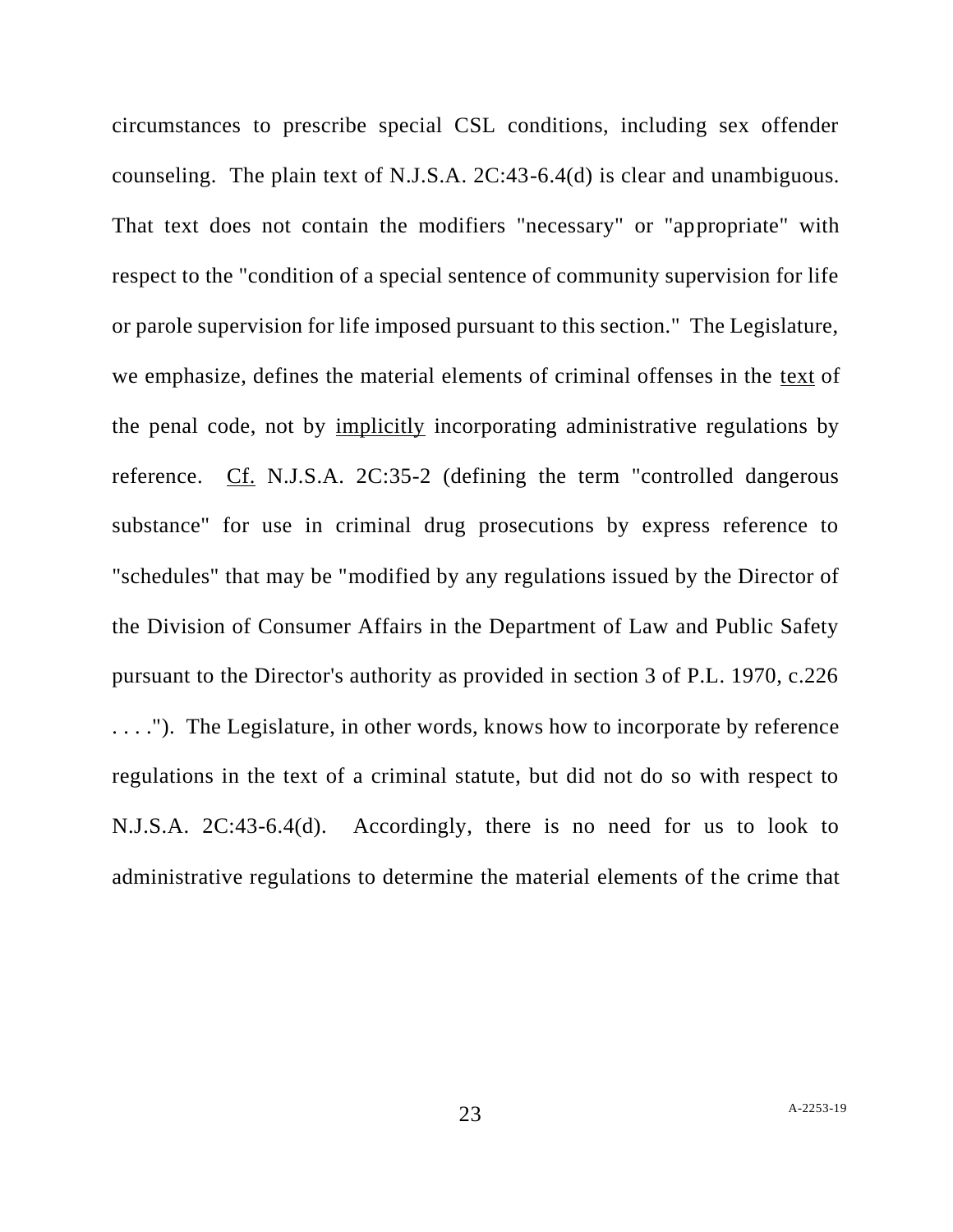must be found by the trier of fact at trial.<sup>15</sup> See N.J.S.A. 2C:1-14 (defining the terms "element of an offense" and "material element of an offense").

We add that the statutory construction urged by defendant would have an anomalous effect, turning a criminal trial into a dispute over a defendant's treatment needs. We believe that the Legislature did not intend for juries in a criminal prosecution to decide such matters, especially considering that a comprehensive examination of a defendant's sex offender treatment needs would likely sweep into evidence background facts and expert opinion that might be prejudicial to a defendant at trial.<sup>16</sup> Rather, the jury question presented in a

<sup>15</sup> We note that N.J.A.C. 10A:71-6.11(b)(15) is merely one of twenty-four conditions of CSL identified in the regulatory framework. None of these conditions supplement the material elements of N.J.S.A. 2C:43-6.4(d). We add that N.J.A.C. 10A:71-6.11(l) is the only one of those provisions that explicitly mentions N.J.S.A. 2C:43-6.4(d): "an offender who violates a condition of a special sentence of community supervision without good cause is guilty of a crime of the fourth degree." N.J.A.C. 10A:71-6.11(l).

<sup>16</sup> We recognize that defendant waived the right to a jury trial, ostensibly because the fact that a defendant is subject to CSL suggests a prior conviction for a sex crime—a predicate fact that could be prejudicial if presented to a jury, even with a careful limiting instruction. The point, however, is that the material elements of a crime do not vary depending on whether the case ultimately is heard by a jury or a judge sitting as trier of fact. We believe the Legislature did not intend for a jury in a criminal matter to review the exercise of discretion by parole authorities in directing a CSL supervisee to attend sex offender counseling.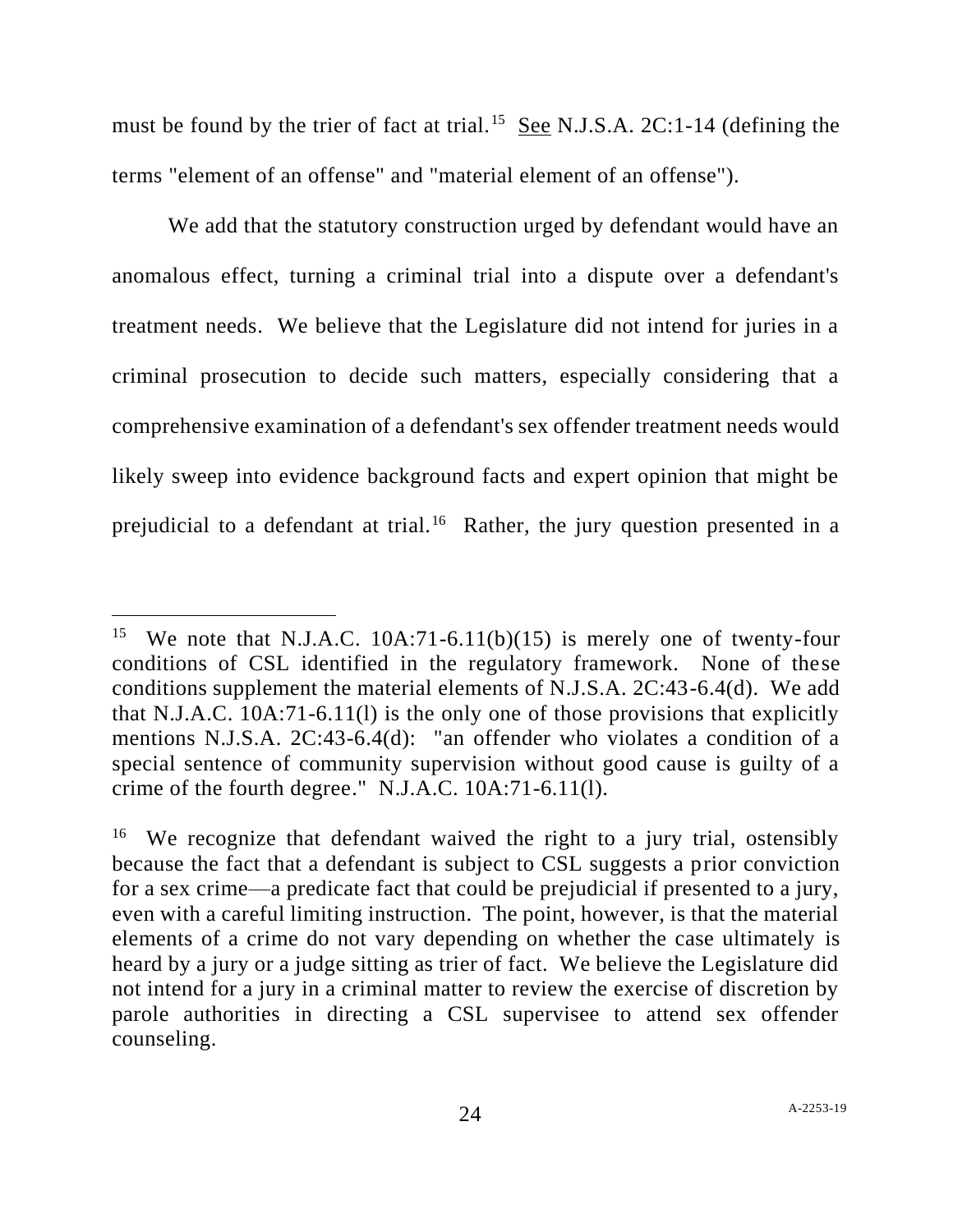prosecution under N.J.S.A. 2C:43-6.4 is whether the defendant knowingly violated a condition of CSL that had been imposed by the Parole Board or its designee, and if so, whether there was good cause to excuse any such violation. If a defendant wants to challenge a special condition of CSL, he or she may, of course, do so by appealing the agency decision administratively or by appropriate judicial review of a final agency decision. See N.J.A.C. 10A:71- 6.6(b);<sup>17</sup> R. 2:2-3; cf. Jamgochian v. N.J. State Parole Bd., 196 N.J. 222, 247 (2008) (noting that a supervised offender that wishes to contest a matter simply needs specific notice of the claimed misconduct or improper behavior and an opportunity to respond). The time to challenge a special condition of CSL, however, is before, not during, a criminal trial for violation of that condition. A defendant is not privileged to willfully violate a special condition of CSL and then argue to a jury that it was not necessary for the supervising agency to have imposed that condition.

<sup>&</sup>lt;sup>17</sup> That regulation provides in pertinent part that a parolee may "apply to the appropriate Board panel at any time for a modification or vacation of a condition of parole."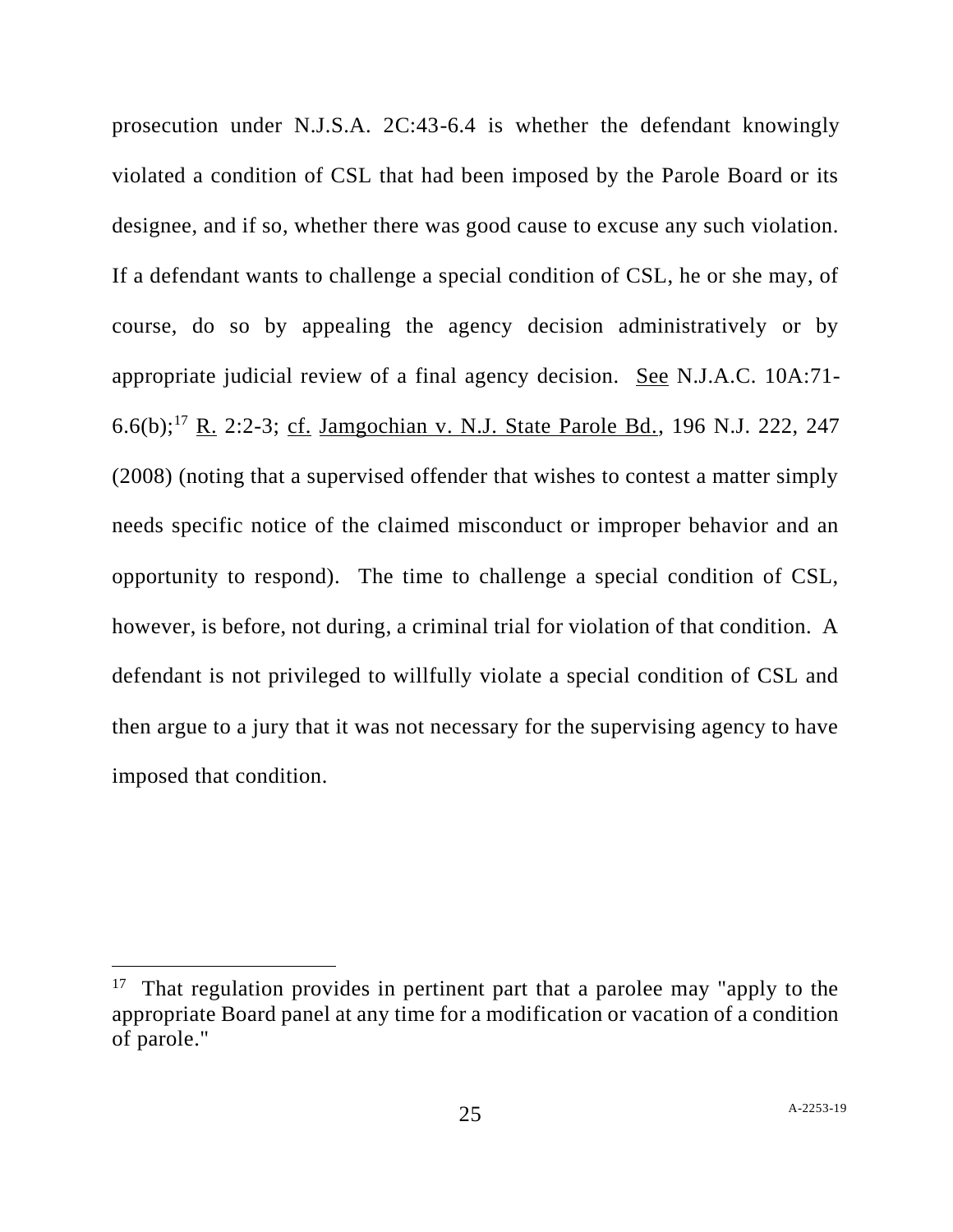We next address defendant's argument that N.J.S.A. 2C:43-6.4(d) would be unconstitutional as applied to him unless we interpret the statute to require proof that the special condition of CSL was necessary.<sup>18</sup> Specifically, defendant argues for the first time in this appeal that his constitutional rights to free speech and due process would be violated unless we construe the statute to require the State to prove that counseling or treatment was necessary. Defendant relies on the Supreme Court's decision in J.I. v. N.J. State Parole Bd., which remarked, "[t]o read our statutory scheme as allowing greater restrictions on the liberty of CSL offenders than are necessary would needlessly raise questions about its constitutionality." 228 N.J. 204, 227 (2017).

We accept the general proposition that, whenever possible, statutes should be construed to avoid constitutional concerns. State in the Interest of T.C., 454 N.J. Super. 189, 198 (App. Div. 2018) (quoting State v. Fortin, 198 N.J. 619, 631 (2009)) ("A court should interpret a statute 'in a manner to avoid

<sup>&</sup>lt;sup>18</sup> We note that even if we agreed with defendant's as-applied constitutional argument, the proper forum to address this issue would be a motion to dismiss the indictment, see Rule 3:10-2, not to have the trier of fact—typically a jury decide whether the special condition was properly imposed. Here, defendant did not move to dismiss the indictment on the constitutional grounds he now asserts.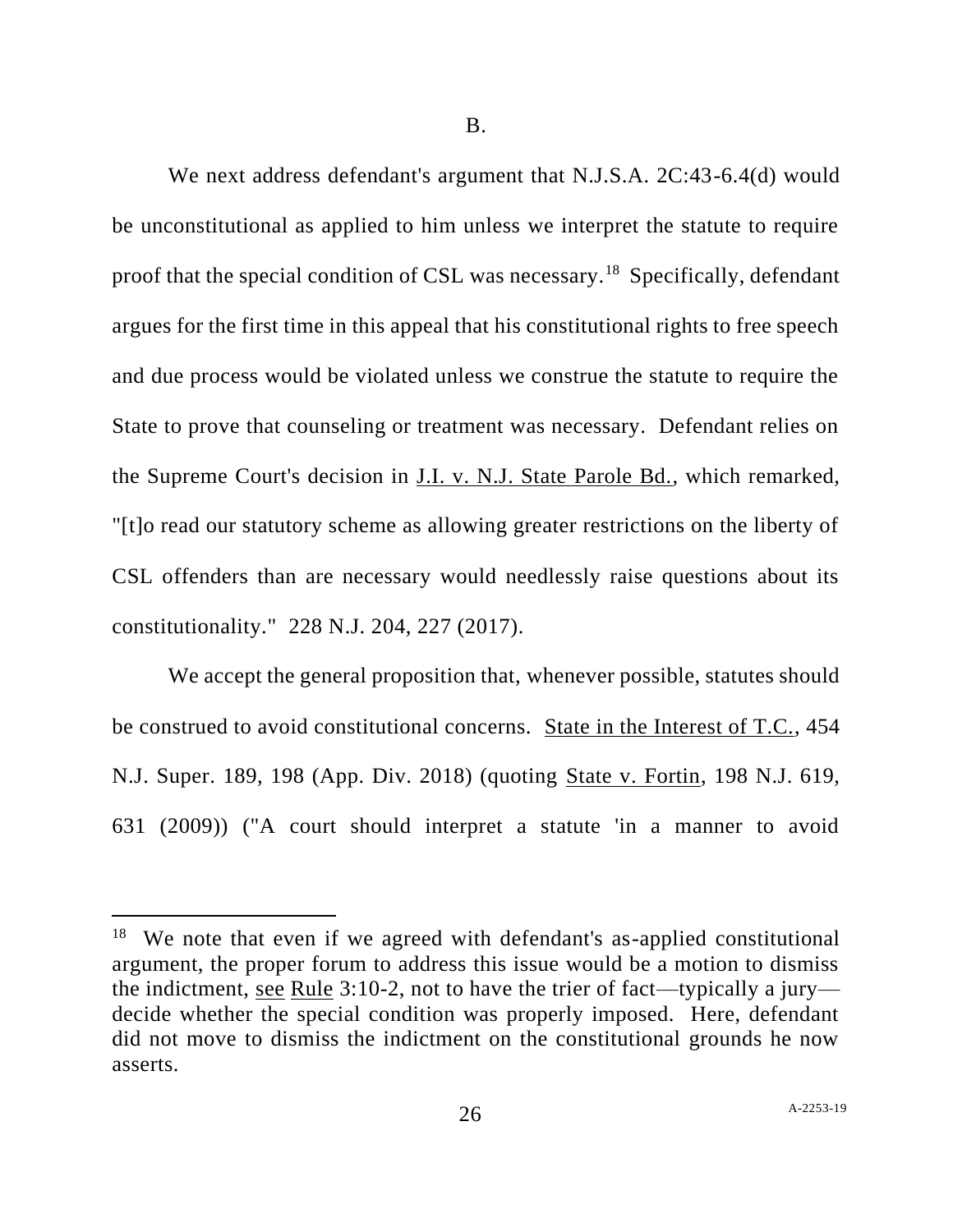constitutional infirmities,' if it 'fairly can do so.'"). In this instance, however, there is no need to perform "judicial surgery" on the statute as defendant suggests because his constitutional rights were not violated by this prosecution. See ibid.

We start by noting that defendant raises these constitutional arguments for the first time on appeal. Our case law on issues not raised at the trial level is clear: "[a]ppellate review is not limitless. The jurisdiction of appellate courts rightly is bounded by the proofs and objections critically explored on the record before the trial court by the parties themselves." State v. Robinson, 200 N.J. 1, 19 (2009). Therefore, "appellate courts will decline to consider questions or issues not properly presented to the trial court when an opportunity for such a presentation is available 'unless the questions so raised on appeal go to the jurisdiction of the trial court or concern matters of great public interest.'" Nieder v. Royal Indem. Ins. Co., 62 N.J. 229, 234 (1973) (quoting Reynolds Offset Co. v. Summer, 58 N.J. Super 542, 548 (App. Div. 1959)).

Here, there was ample opportunity for defendant to raise his newly-minted constitutional arguments in his motion to dismiss the indictment charging him with violation of N.J.S.A. 2C:43-6.4(d). However, because the constitutional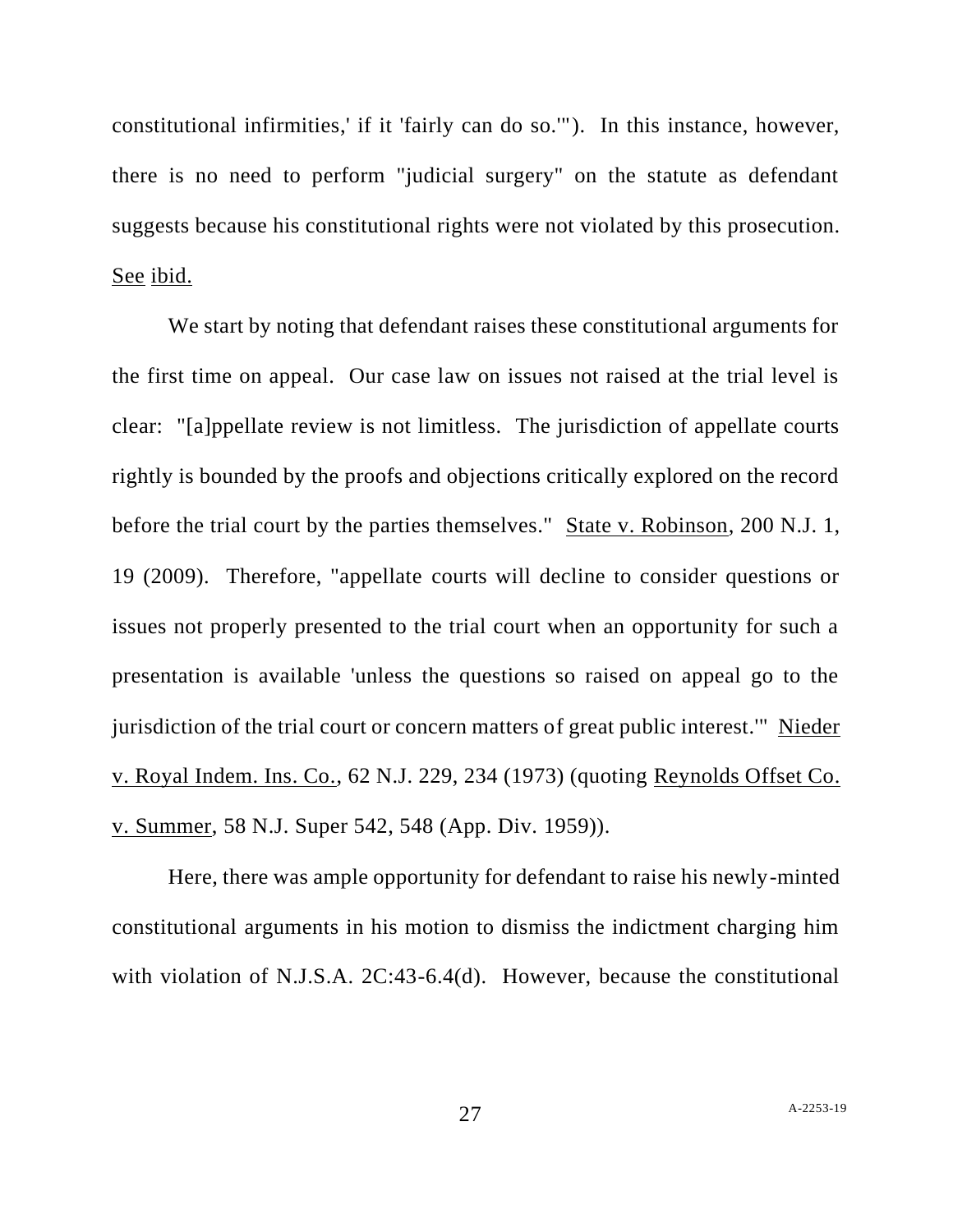questions concerning enforcement of CSL conditions might be of public interest, we chose to address defendant's arguments on their merits.

We first address defendant's contention that "compelled participating [sic] in counseling unrelated to a legitimate penological interest implicates the First Amendment . . . ." Defendant does not contend that the First Amendment categorically prohibits the conviction and incarceration of a CSL supervisee for refusing to participate in sex offender counseling. Rather, defendant argues that "any CSL condition compelling speech through participation in sex offender counseling 'must be tailored to deterring crime, protecting the public, or rehabilitating the defendant' . . . and 'specifically tied to the individual parolee's underlying offenses.'" United States v. Holena, 906 F.3d 288, 295 (3d Cir. 2018); State v. R.K., 463 N.J. Super. 386, 418 (App. Div. 2020).

The New Jersey Supreme Court has recognized that "an individual subject to . . . CSL does not possess the 'full panoply of rights.'" J.B. v. N.J. State Parole Bd., 229 N.J. 21, 41 (2017) (quoting Jamgochian, 196 N.J. at 242). Nevertheless, "even those who possess a conditional or limited freedom have a right to protection from arbitrary government action." Ibid.

We also acknowledge that while the U.S. Constitution provides "strong protections to our rights of free speech," the New Jersey Constitution "provides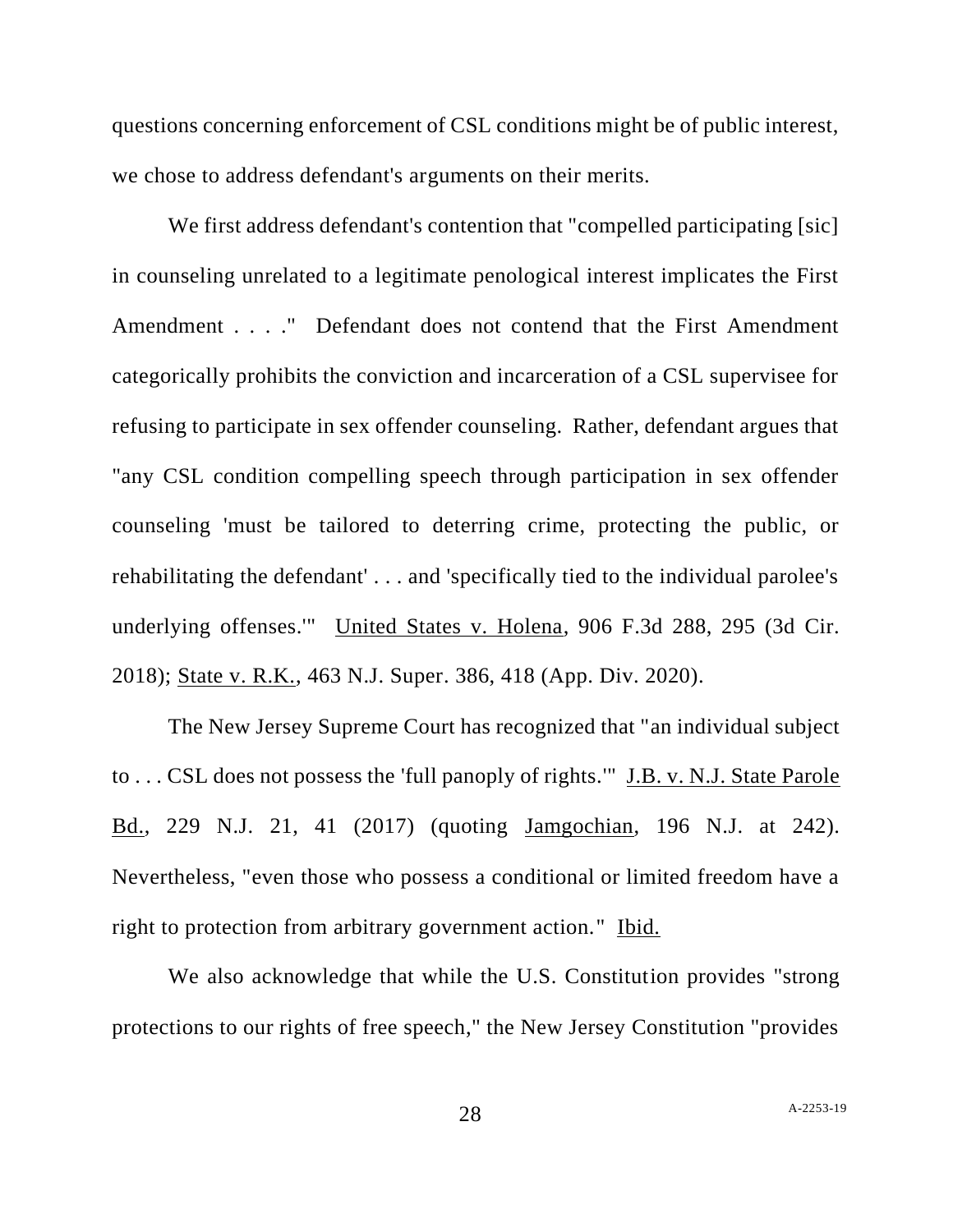even broader protections than the familiar ones found in its federal counterpart."

Borough of Sayreville v. 35 Club, LLC, 208 N.J. 491, 494 (2012). Courts in New Jersey may nonetheless rely on "federal constitutional principles in interpreting the free speech clause of the New Jersey Constitution." Hamilton Amusement Ctr. v. Verniero, 156 N.J. 254, 264 (1998) (quoting Karins v. City of Atlantic City, 152 N.J. 532, 547 (1998)).

It is axiomatic that "[t]he First Amendment, [which is] applicable to the States through the Fourteenth Amendment, prohibits laws that abridge the freedom of speech. When enforcing this prohibition, [courts'] precedent[] distinguish between content-based and content-neutral regulations of speech." Nat'l Inst. of Fam. v. Life Advocs. v. Becerra, 138 S. Ct. 2361, 2371 (2018).

> As a general rule, laws that by their terms distinguish favored speech from disfavored speech on the basis of the ideas or views expressed are content based . . . . By contrast, laws that confer benefits or impose burdens on speech without reference to the ideas or views expressed are in most instances content neutral.

> [Turner Broad. Sys., Inc. v. F.C.C., 512 U.S. 622, 643 (1994) (citations omitted).]

Content-based speech is subject to strict scrutiny—the most rigorous level of judicial review. Reed v. Town of Gilbert, Ariz., 576 U.S. 155, 163–64 (2015). Conversely, content-neutral speech is subject to what is characterized as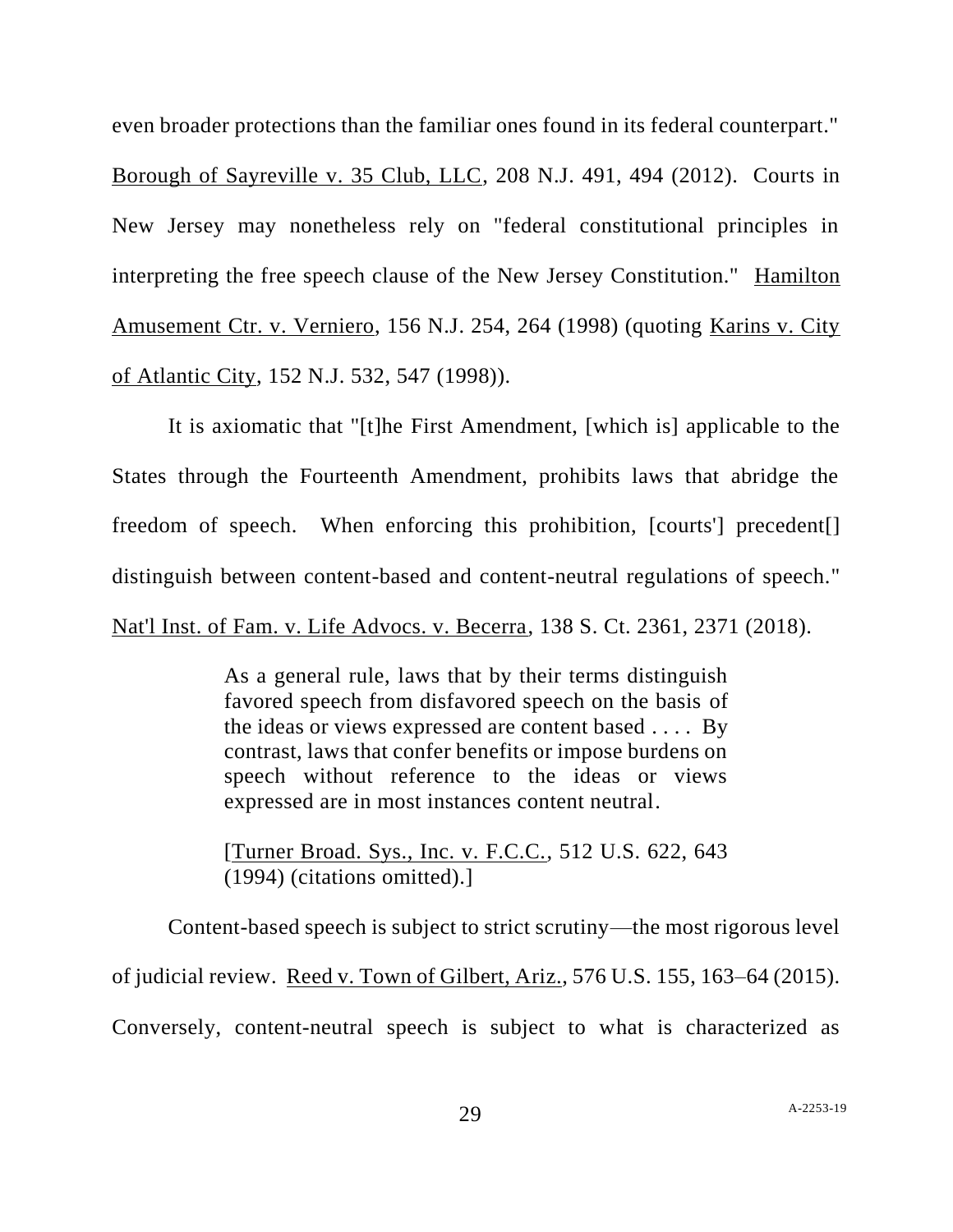intermediate scrutiny. Turner Broad. Sys., 512 U.S. at 642 ("[R]egulations that are unrelated to the content of speech are subject to an intermediate level of scrutiny . . . because in most cases they pose a less substantial risk of excising certain ideas or viewpoints from the public dialogue."). In the present matter, we deem the appropriate level of scrutiny to be intermediate rather than strict because the applicable statute and regulations are content-neutral; no protected speech appears to be favored or disfavored on the basis of views or ideas.<sup>19</sup> Id. at 643.

"In order to survive intermediate scrutiny, a law must be 'narrowly tailored to serve a significant governmental interest.'" Packingham v. North Carolina, 137 S. Ct. 1730, 1736 (2017) (quoting McCullen v. Coakley, 573 U.S. 464, 486 (2014)). This means that "the law must not 'burden substantially more speech than is necessary to further the government's legitimate interests.'" Ibid. This is the case even when a condition is placed upon supervised release. See Holena, 906 F.3d at 294. "[A] condition is 'not "narrowly tailored" if it restricts First

<sup>&</sup>lt;sup>19</sup> We wish to make clear that defendant does not argue, for example, that participation in sex offender treatment would chill him from advocating for less restrictive or severe criminal laws concerning an adult's sexual penetration or contact with minors. Defendant is not advocating ideas and is not claiming that he is being punished for doing so.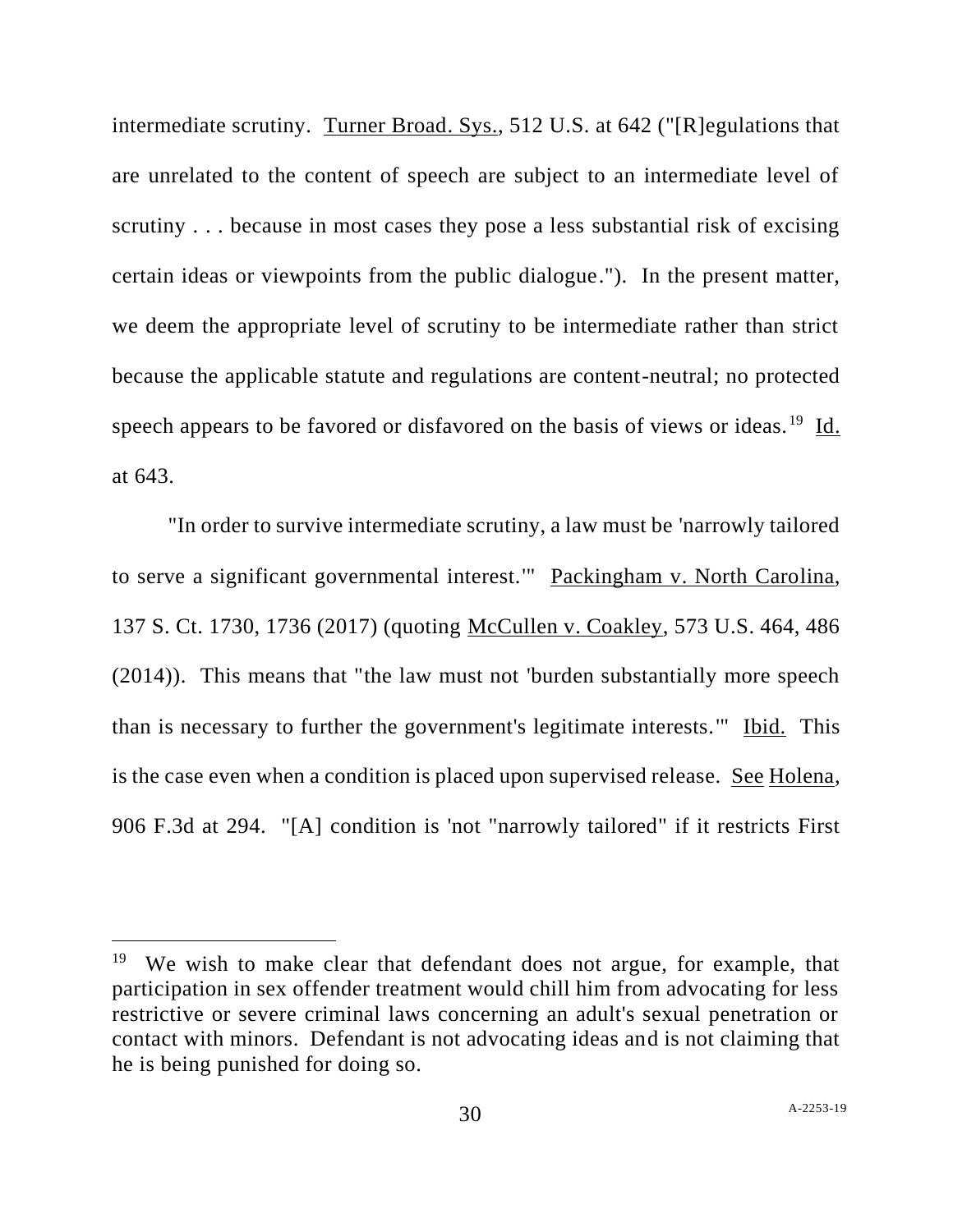Amendment freedoms without any resulting benefit to public safety.'" Ibid. (quoting United States v. Loy, 237 F.3d 251, 266 (3d Cir. 2001)).

It is beyond dispute that protecting children from sexual abuse is an important governmental interest. This is especially so in the context of CSL, which is predicated on the State's interest "to protect the public from recidivism by defendants convicted of serious sexual offenses." J.B., 229 N.J. at 41 (citing Jamgochian, 196 N.J. at 237–38). The United States Supreme Court has expressly recognized that "sexual abuse of a child is a most serious crime and an act repugnant to the moral instincts of a decent people, . . . and that a legislature 'may pass valid laws to protect children' and other sexual assault victims." Packingham, 137 S. Ct. at 1736 (quoting Ashcroft v. Free Speech Coal., 535 U.S. 234, 244–45 (2002)). However, "the assertion of a valid governmental interest 'cannot, in every context, be insulated from all constitutional protections.'" Id. at 1736 (quoting Stanley v. Georgia, 394 U.S. 557, 563 (1969)).

Applying these foundational principles to the matter before us, we conclude that the CSL condition directing defendant to attend sex offender counseling is "narrowly tailored to serve a significant governmental interest," Packingham, 137 S. Ct. at 1736, and thus does not violate defendant's First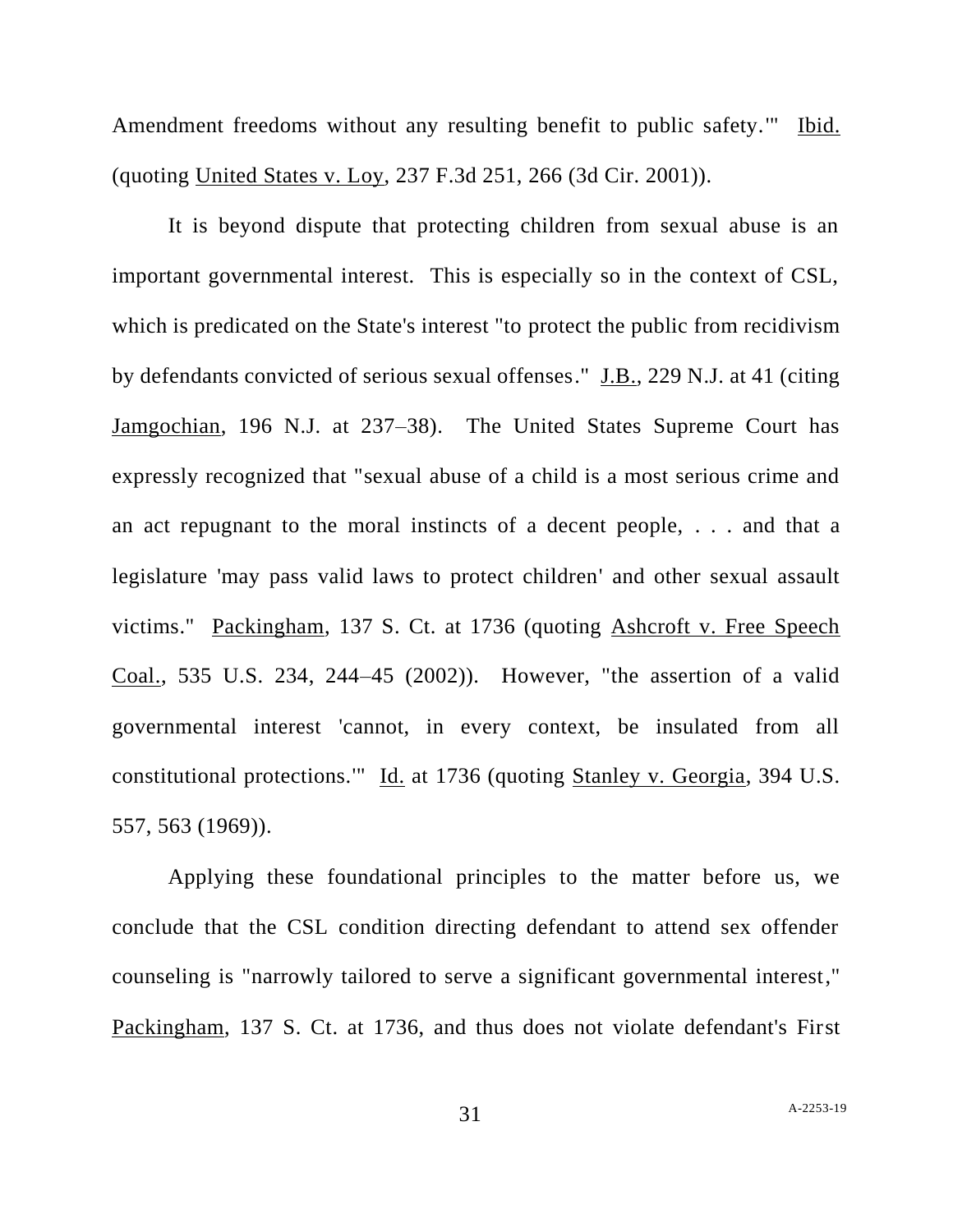Amendment free speech rights. First, as we have already noted, the government has a legitimate interest in protecting minors from sexual abuse, especially by convicted sex offenders subject to CSL. J.B., 229 N.J. at 41. Furthermore, courts have recognized that counseling or treatment for sex offenders can serve the public interest by reducing recidivism. See, e.g., McKune v. Lile, 536 U.S. 24, 68 (2002) (Stevens, J., dissenting) (noting that "treatment programs can reduce the risk of recidivism by sex offenders"); In re Civil Commitment of W.X.C., 204 N.J. 179, 214 n.7 (2010) (Albin, J., dissenting) (noting that certain "cognitive-behavioral treatment and relapse prevention [programs] intended to minimize future sexually harmful behavior . . . are associated with a reduction in sexual recidivism"). The combination of protecting children and aiding offenders through a rehabilitation process clearly outweighs any potential burden on speech that may be experienced through the sex offender counseling process. <u>See also J.B.</u>, 229 N.J. at 41 (noting that "an individual subject to  $\dots$ CSL does not possess the 'full panoply of rights'").

In sum, we are satisfied that the requirement to attend sex offender counseling does not, as applied to defendant, violate his free speech rights for the reasons that were explained to him in the October 30, 2014 Notification of Effectuation. We reproduce that explanation again for emphasis: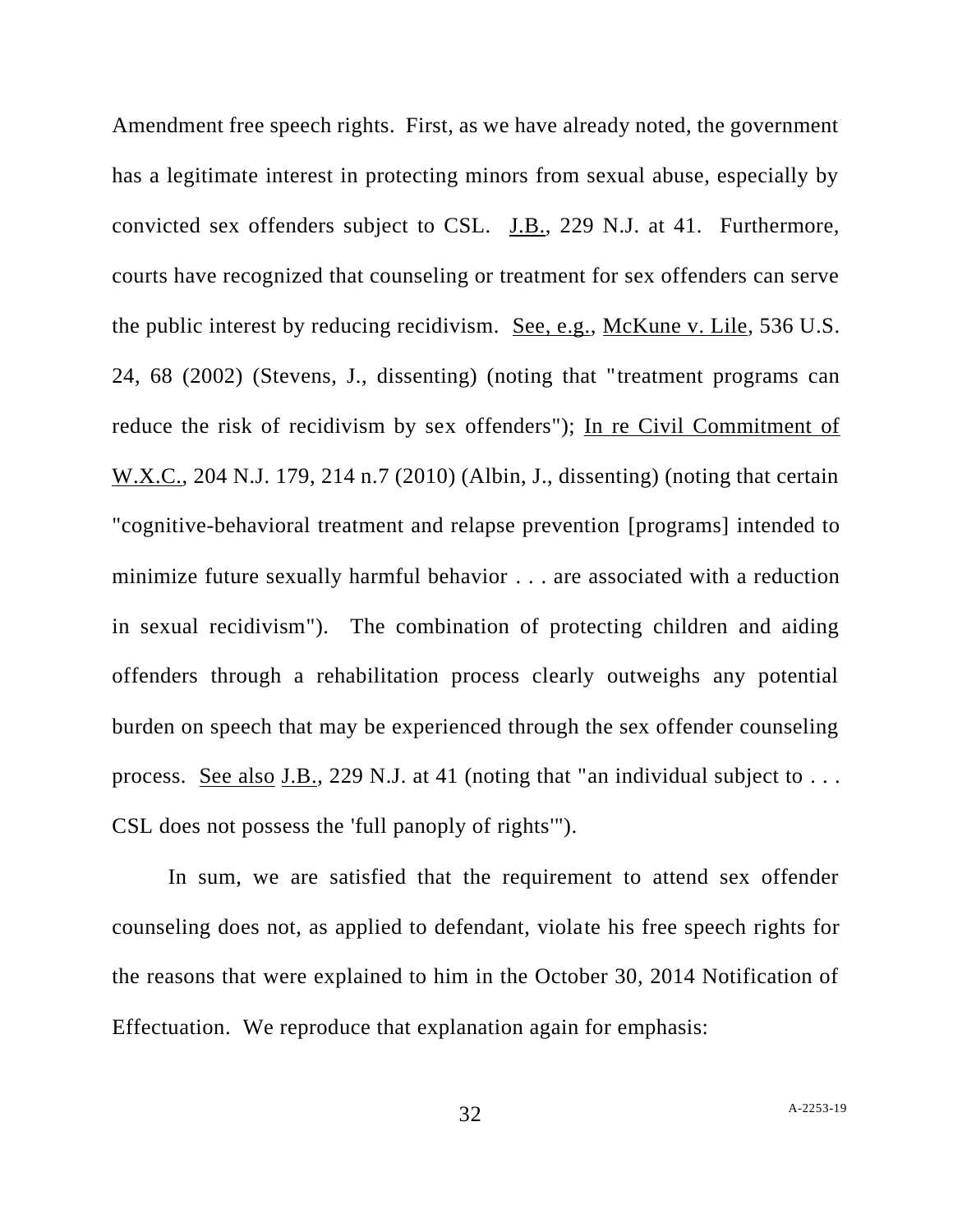Your attendance and participation in Sex Offender Counseling will assist you with methods of treatment designed around Cognitive/Behavioral theory and the philosophy of Personal Responsibility. Sex Offender Counseling will assist you with taking responsibility for your own decisions and is essential to progressing through treatment. Sex Offender Counseling will include cognitive restructuring, relapse prevention, theories of addiction, and techniques of reality therapy. Imposition of this program will also assist us in ensuring that you are abiding by your CSL conditions and will assist you with stability, thus fostering positive community adjustment and providing a public safety feature.

We add that defendant's adamant belief that he does not need sex offender counseling or treatment misses the point. The imposition of this CSL condition was not just for his benefit, but rather for the benefit of society. The fact that defendant was not found to be a "repetitive and compulsive" sex offender when evaluated following his 2002 conviction explains why he was not ordered to serve the custodial portion of his sentence at the Adult Diagnostic and Treatment Center. See N.J.S.A. 2C:47-3(b) and N.J.A.C. 10A:71-6.11(e). That psychological evaluation and finding does not mean that there would be no benefit in his participation in a community-based counseling program. Cf. State v. Harris, 466 N.J. Super. 502, 540–41 (App. Div. 2021) (noting the value of legislation that does not allow convicted addicts in denial to decide whether they need to participate in court-ordered substance abuse treatment). We thus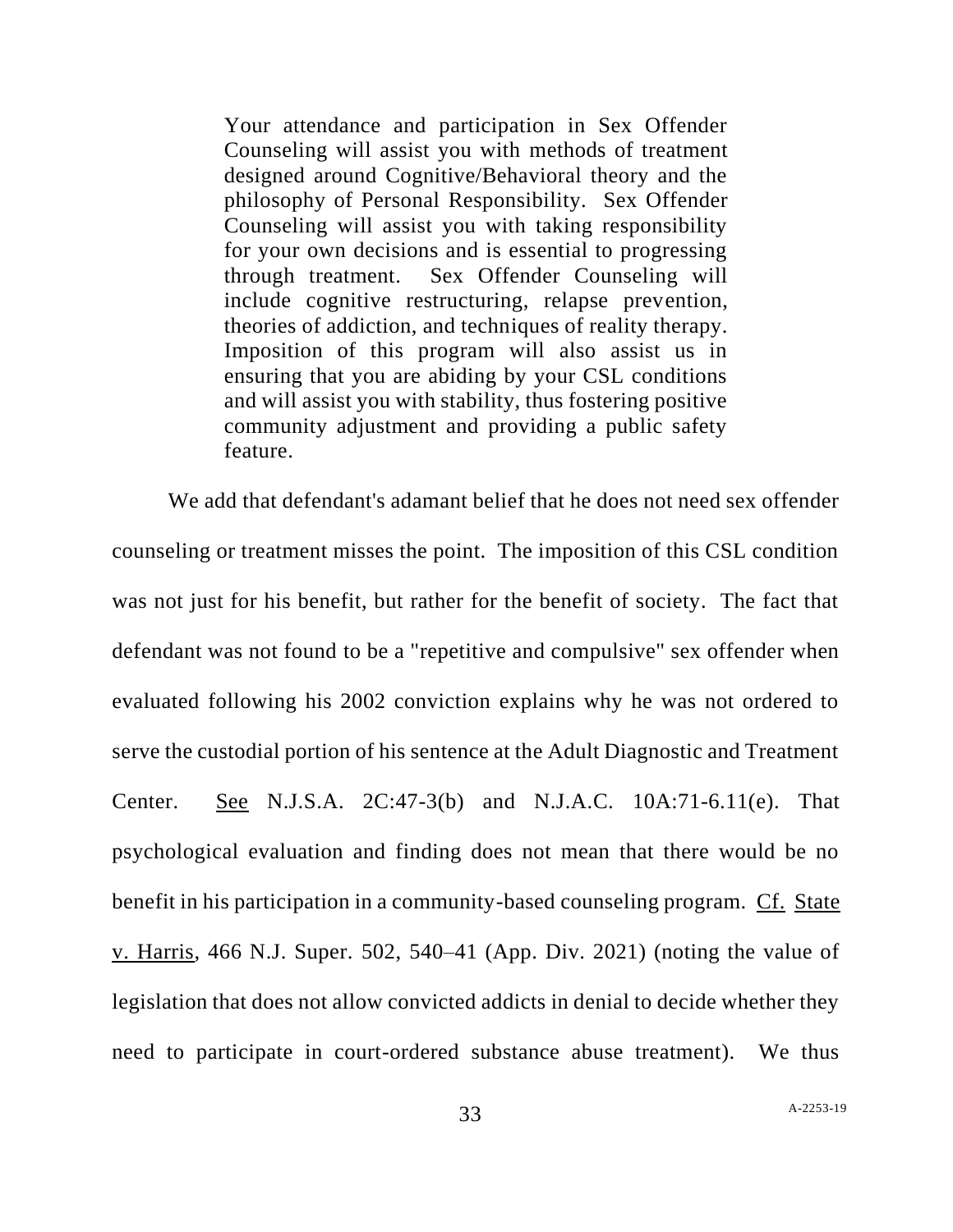conclude that the decision by parole officials to require him to submit to sex offender counseling is not "arbitrary government action," J.B., 229 N.J. at 41, and does not impermissibly infringe upon defendant's First Amendment rights.

For substantially similar reasons, we also reject defendant's argument that the State was required to prove at trial that sex offender counseling is necessary to avoid infringing upon his substantive due process rights. In State in Interest of C.K., our Supreme Court held,

> The guarantee of substantive due process requires that a statute reasonably relate to a legitimate legislative purpose and not impose arbitrary or discriminatory burdens on a class of individuals. Although all laws are presumed to be constitutional, no law can survive scrutiny under Article I, Paragraph 1 unless it has a rational basis in furthering some legitimate state interest. Therefore, a statute that bears no rational relationship to a legitimate government goal and that arbitrarily deprives a person of a liberty interest or the right to pursue happiness is unconstitutional.

[233 N.J. 44, 73 (2018).]

In Doe v. Poritz, the Court addressed the constitutionality of the registration and community notification provisions of Megan's Law. 142 N.J. 1, 12 (1995). In sustaining those provisions from constitutional challenge, the Court recognized "that '[p]ublic safety is unquestionably within the Legislature's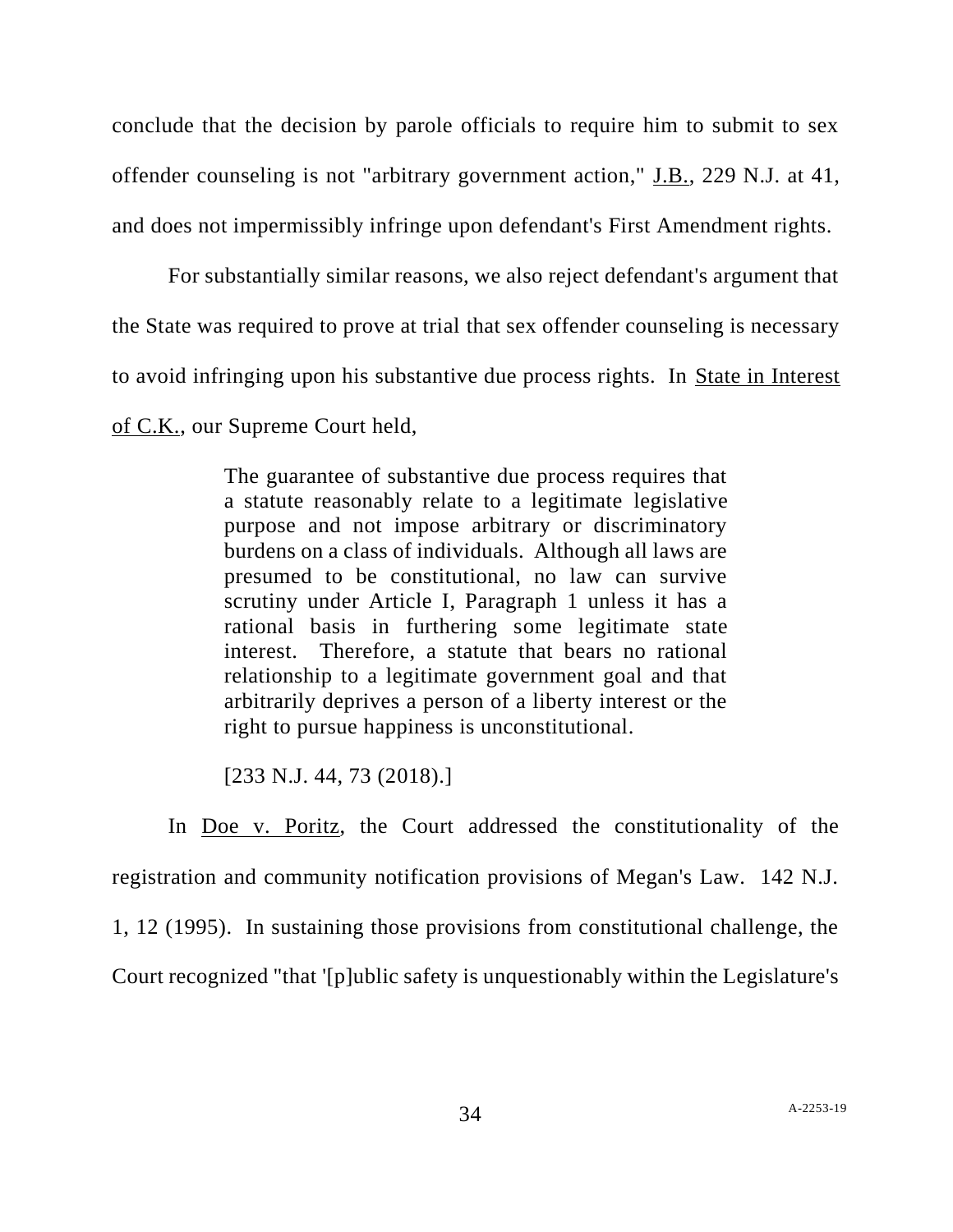powers and protecting the public from recidivistic sex offenders is a legitimate state interest.'" Id. at 93 (alteration in original).

The U.S. Supreme Court, moreover, has issued rulings that recognize limitations on the constitutional rights of convicted sex offenders. In McKune, for example, a sex offender refused to participate in a treatment program that required written admission of responsibility and disclosure of all prior sexual activities. 536 U.S. at 31. The Supreme Court rejected his argument that attending such treatment would violate his Fifth Amendment right against selfincrimination. Id. at 48. The Court opined that "[s]ex offenders are serious threats" and as a result, "states have a vital interest in rehabilitating convicted sex offenders" in order to avoid recidivism. Id. at 33–34.

As we explained in our discussion of defendant's First Amendment contentions, requiring a convicted sex offender to submit to community-based counseling is rational in order to further the State's interest in protecting the public from recidivism and aiding offenders in rehabilitation.

# C.

We turn next to defendant's argument that the trial court erred in denying his motion for judgment of acquittal. In State v. Reyes, the Court explained

> The question the trial judge must determine is whether, viewing the State's evidence in its entirety, be that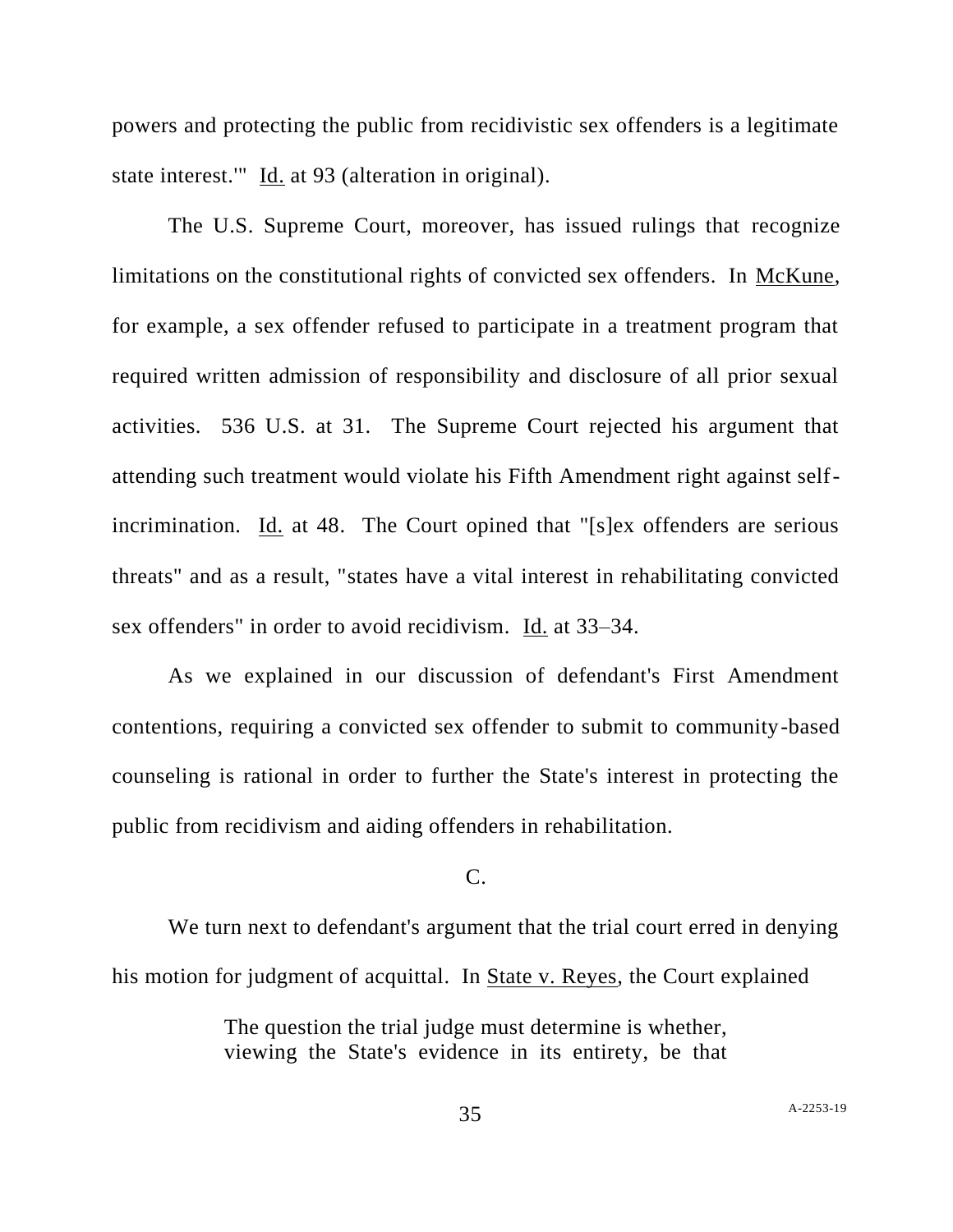evidence direct or circumstantial, and giving the State the benefit of all its favorable testimony as well as all of the favorable inferences which reasonably could be drawn therefrom, a reasonable jury could find guilt of the charge beyond a reasonable doubt.

[50 N.J. 454, 458–59 (1967); see also State v. Martin, 119 N.J. 2, 8 (1990) (emphasis in original) (quoting State v. Brown, 80 N.J. 587, 592 (1979)) ("In assessing the sufficiency of the evidence, the relevant inquiry is whether 'any rational trier of fact could have found the essential elements of the crime beyond a reasonable doubt.'").]

The same standard applies to a motion for a judgment of acquittal notwithstanding the verdict. State v. Kluber, 130 N.J. Super. 336, 341–42 (App. Div. 1974). A reviewing court, moreover, must apply the same standard as the trial court. State v. Fuqua, 234 N.J. 583, 590 (2018) (citing State v. Sugar, 240 N.J. Super. 148, 153 (App. Div. 1990)).

When considering whether to grant a judgment of acquittal, "the court 'is not concerned with the worth, nature or extent (beyond a scintilla) of the evidence, but only with its existence, viewed most favorably to the State' . . . and 'no consideration may be given to any evidence or inferences from the defendant's case.'" State v. Zembreski, 445 N.J. Super. 412, 431 (App. Div. 2016) (first quoting Kluber, 130 N.J. Super. at 342; and then quoting Reyes, 50 N.J. at 459).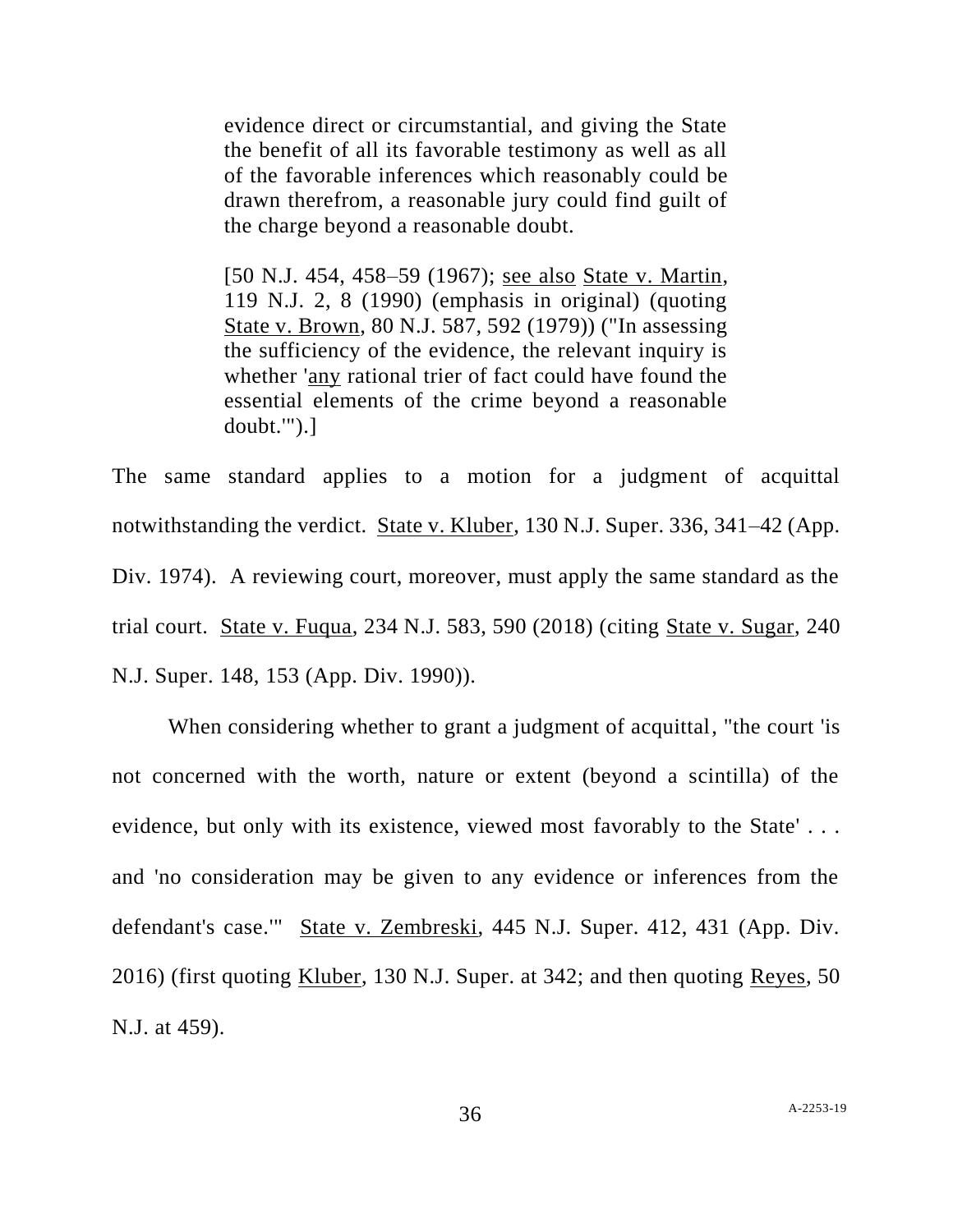Applying this standard to the facts presented at trial, we do not hesitate to conclude that defendant's motion for acquittal was properly denied. The trial court applied the appropriate standard and carefully reviewed the evidence pertaining to the elements of the crime.

We add that the trial court properly considered whether there was good cause to excuse defendant's refusal to attend counseling.<sup>20</sup> The model jury charge defines "good cause" as " a substantial reason that affords a legal excuse for the failure to abide by the condition." Model Jury Charge (Criminal), "Violation of a Condition of Parole Supervision for Life Fourth Degree (N.J.S.A. 2C:43-6.4(d))" (approved Jan 13, 2014). An annotation to the model jury charge explains:

> The statute does not define good cause. It has been noted that "it is impossible to lay down a universal definition of good cause for disclosure and inspection,

<sup>&</sup>lt;sup>20</sup> Defendant argues that we should review the trial court's analysis of good cause de novo because he is challenging the legal standard that was applied by the trial court. Defendant argues that the trial court should have applied the following standard: "parole is statutorily mandated to impose only reasonable conditions and to assist parolees in complying with those conditions, where complying with a condition would impose an unreasonable burden on a parolee, the parolee has good cause for violating the condition." In practical effect, that contention is another way of expressing defendant's principal argument that it is for the trier of fact to determine whether the CSL special condition alleged to have been violated was necessary and proper and does not violate a defendant's constitutional rights.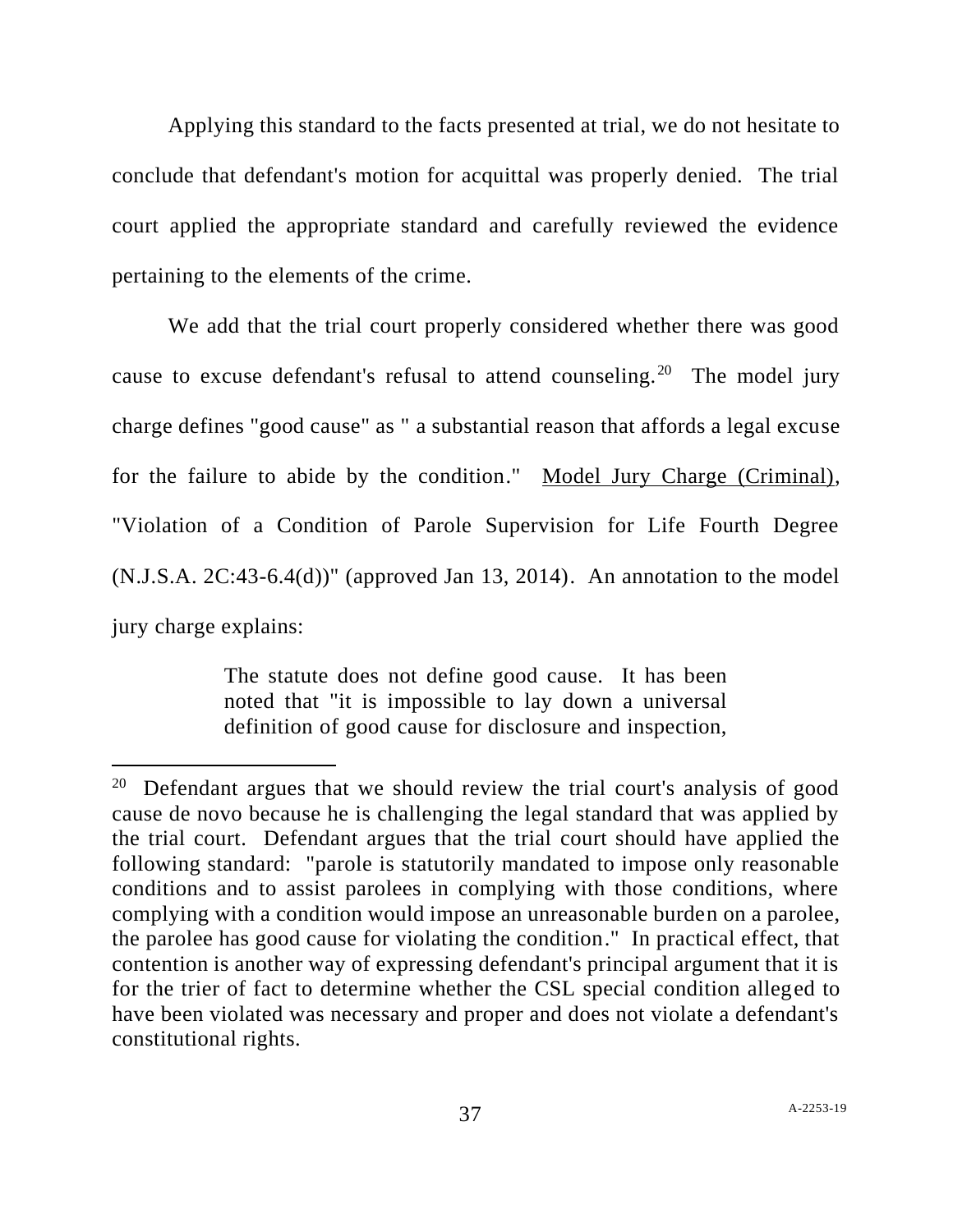or an all-inclusive and definitive catalogue of all of the circumstances to be considered by a court in determining whether there is good cause." Ullmann v. Hartford Fire Ins. Co., 87 N.J. Super. 409, 414 (App. Div. 1965). Since the statute does not define good cause, the definition in this Model Jury Charge is adapted from the term's use in cases involving the opening of a default which would appear to be analogous to the conduct being proscribed by the alleged crime as it relates to a party's actions as opposed to the attorney's actions. See Nemeth v. Otis Elevator Co., 55 N.J. Super. 493, 497 (App. Div. 1959) ("Whenever the words 'good cause' appear in statutes or rules relating to the opening of defaults they mean (in the absence of other modifying or controlling words) a substantial reason that affords legal excuse for the default.").

[Model Jury Charge (Criminal), "Violation of a Condition of Parole Supervision for Life Fourth Degree (N.J.S.A. 2C:43-6.4(d))" (approved Jan 13, 2014), n. 17.]

The trial court carefully considered defendant's testimony and arguments. The court acknowledged the fact that attending counseling in Toms River would result in an eight-hour round trip because defendant would need to take public transportation. The court also recognized, however, that the only reason defendant was scheduled for a counseling appointment in Toms River is because he did not supply parole with other options after being afforded an opportunity to find a closer approved counselor. Additionally, defendant had previously been "negatively discharged" by counselors in Monmouth County, which is what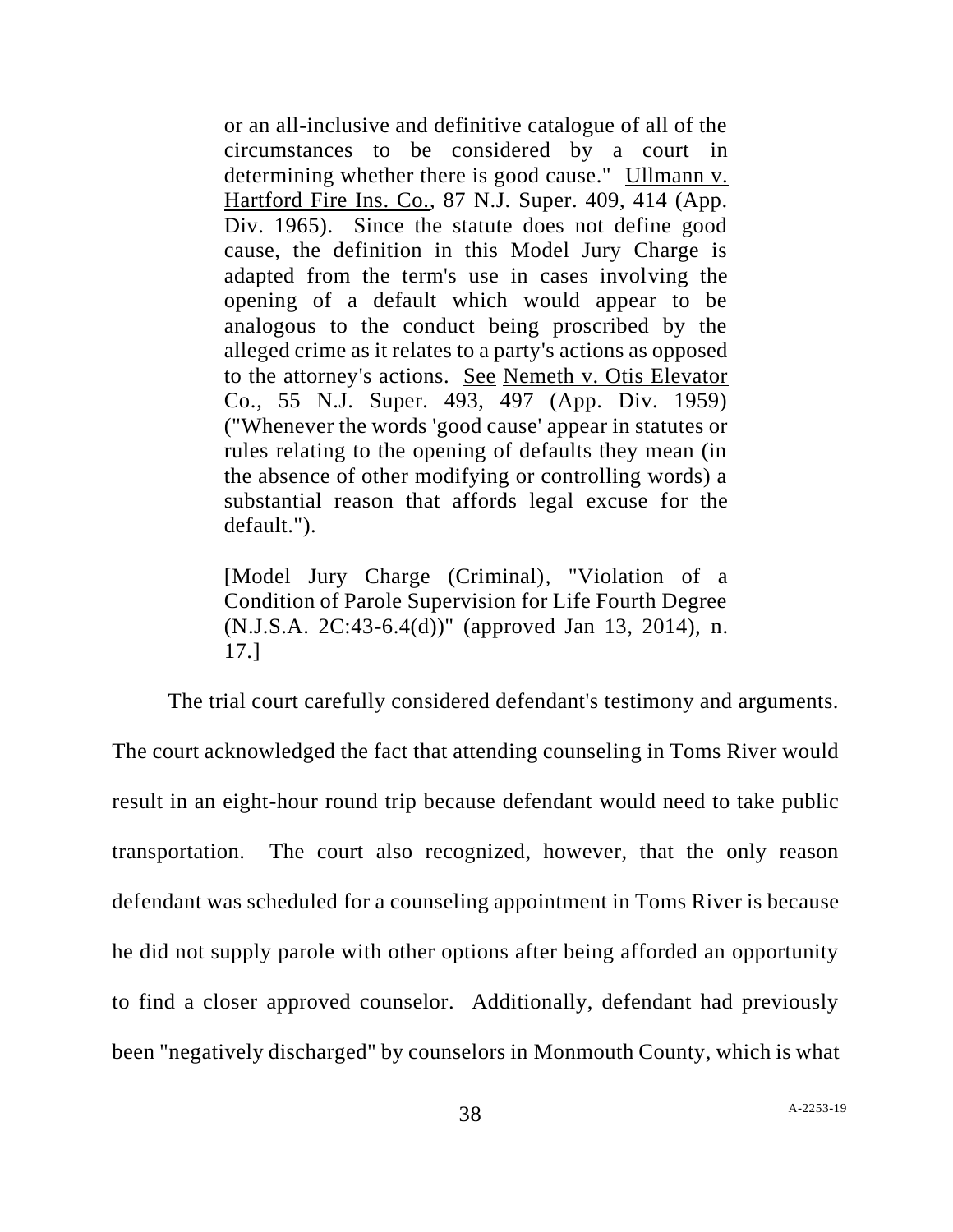prompted parole to look elsewhere for approved counselors. See supra note 7. The record does not suggest that defendant ever asked for assistance from parole in traveling to the appointment in Toms River. Nor did defendant provide medical documentation to support his contention that Toms River was too far to travel.

Even accepting for the sake of argument that we should review the trial court's decision de novo,  $2^{1}$  see supra note 20, we concur with the trial court's conclusion that there was no good cause to excuse defendant's failure to comply with the special condition of CSL to attend sex offender counseling.

## III.

We need only briefly address defendant's contention that his procedural due process rights were violated. Specifically, defendant claims that "(1) there is no evidence [he] was informed of this right [to challenge the CSL special condition] or how to go about it; and (2) [his] December 31, 2015 letter to

<sup>21</sup> Our own interpretation of the facts presented at trial convinces us that defendant had no intention of ever attending sex offender counseling, regardless of commuting distance, because he was adamant that such counseling was unnecessary. We do not believe that defendant's firm and steadfast opinion that counseling is unnecessary provides good cause to violate this special condition of CSL.